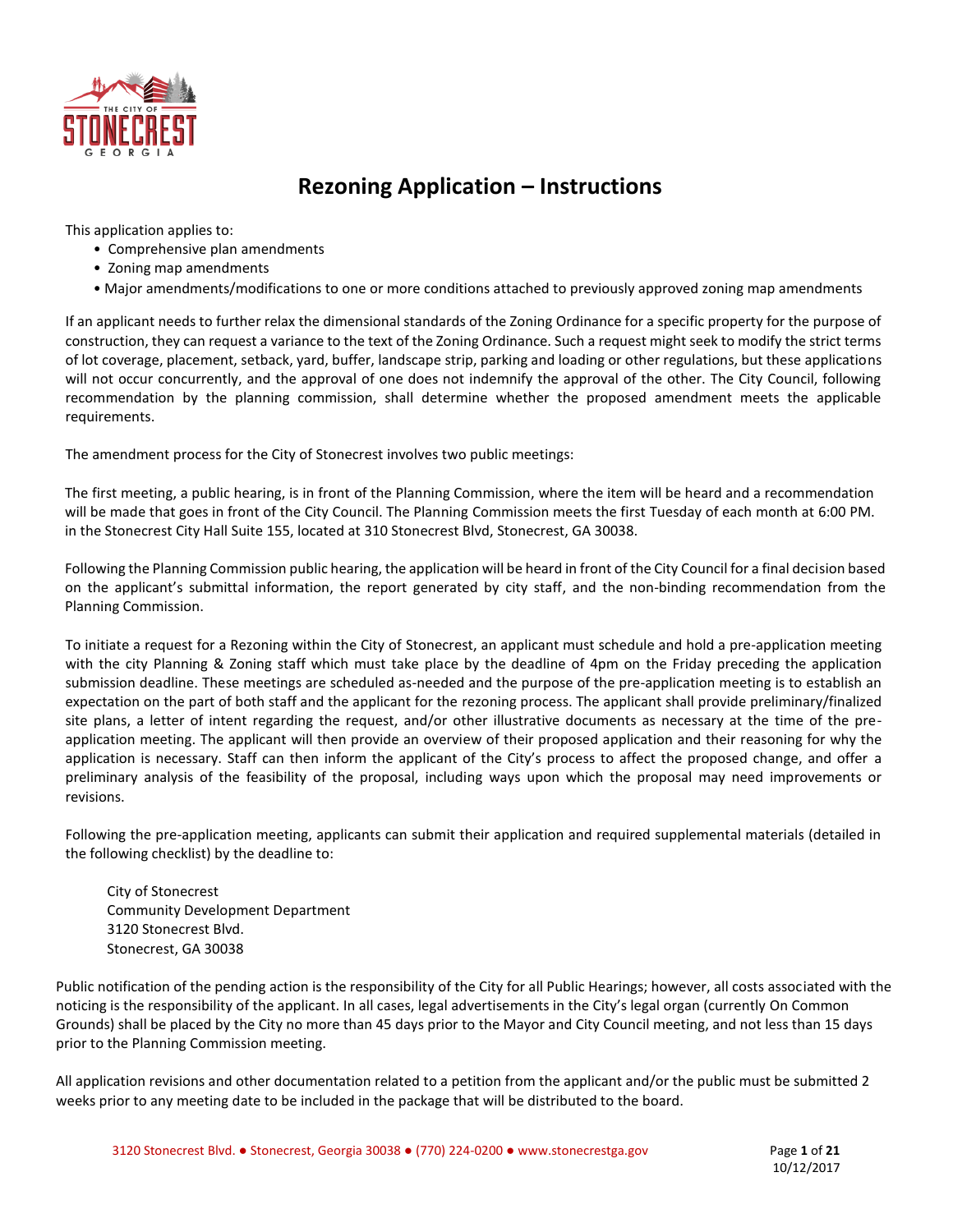

### **Rezoning Application Checklist**

(*Incomplete applications will not be accepted*)

- ❑ Pre-application meeting (A staff-signed pre-application form must be submitted with application)
- $\Box$  Completed application with all applicable information
- ❑ Letter of intent
- ❑ Public Participation Plan
- ❑ Environmental Site Analysis Form
- $\Box$  Complete and detailed site plan of the proposed use prepared, signed and sealed by an architect, landscape architect or engineer licensed in the State of Georgia, showing the following, as relevant:
	- $\circ$  All buildings and structures proposed to be constructed and their location on the property;
	- o Height of proposed building(s);
	- o Proposed use of each portion of each building;
	- o All driveways, parking areas, and loading areas;
	- o Location of all trash and garbage disposal facilities;
	- o Setback and buffer zones required in the district in which such use is proposed to be located;
	- o Landscaping plan for parking areas; and
	- o All additional requirements outlined under page 4 (Site Plan Checklist)
	- $\circ$  Topographic survey with 2' contours encompassing 200' beyond property boundaries
- $\Box$  Written legal description which includes a narrative of the metes and bounds of the property matching the site plan.
- ❑ Building elevations (attached residential & non-residential).
- ❑ Signed and notarized affidavits of all owners. Use attached sheet.
- ❑ Signed and notarized affidavits of all applicants. Use attached sheet.
- $\Box$  Electronic version of the entirety of your application submittal, saved as a single PDF.

Please respond to the following criteria based on the nature of your request, as required by state law and City of Stonecrest Zoning Ordinance (use additional pages where necessary).

### **Comprehensive Plan Land Use Map Amendments**

Analyze the impact of the proposed rezoning and provide a written point-by-point response to the following questions:

- a. Whether the proposed land use change will permit uses that are suitable in view of the use and development of adjacent and nearby property;
- b. Whether the proposed land use change will adversely affect the existing use or usability of adjacent or nearby property;
- c. Whether the proposed land use change will result in uses that will or could cause excessive or burdensome use of existing streets, transportation facilities, utilities or schools;
- d. Whether the amendment is consistent with the written policies in the comprehensive plan text;
- e. Whether there are environmental impacts or consequences resulting from the proposed change;
- f. Whether there are impacts on properties in an adjoining governmental jurisdiction in cases of proposed changes near city boundary lines;
- g. Whether there are other existing or changing conditions affecting the use and development of the affected land areas that support either approval or denial of the proposed land use change; and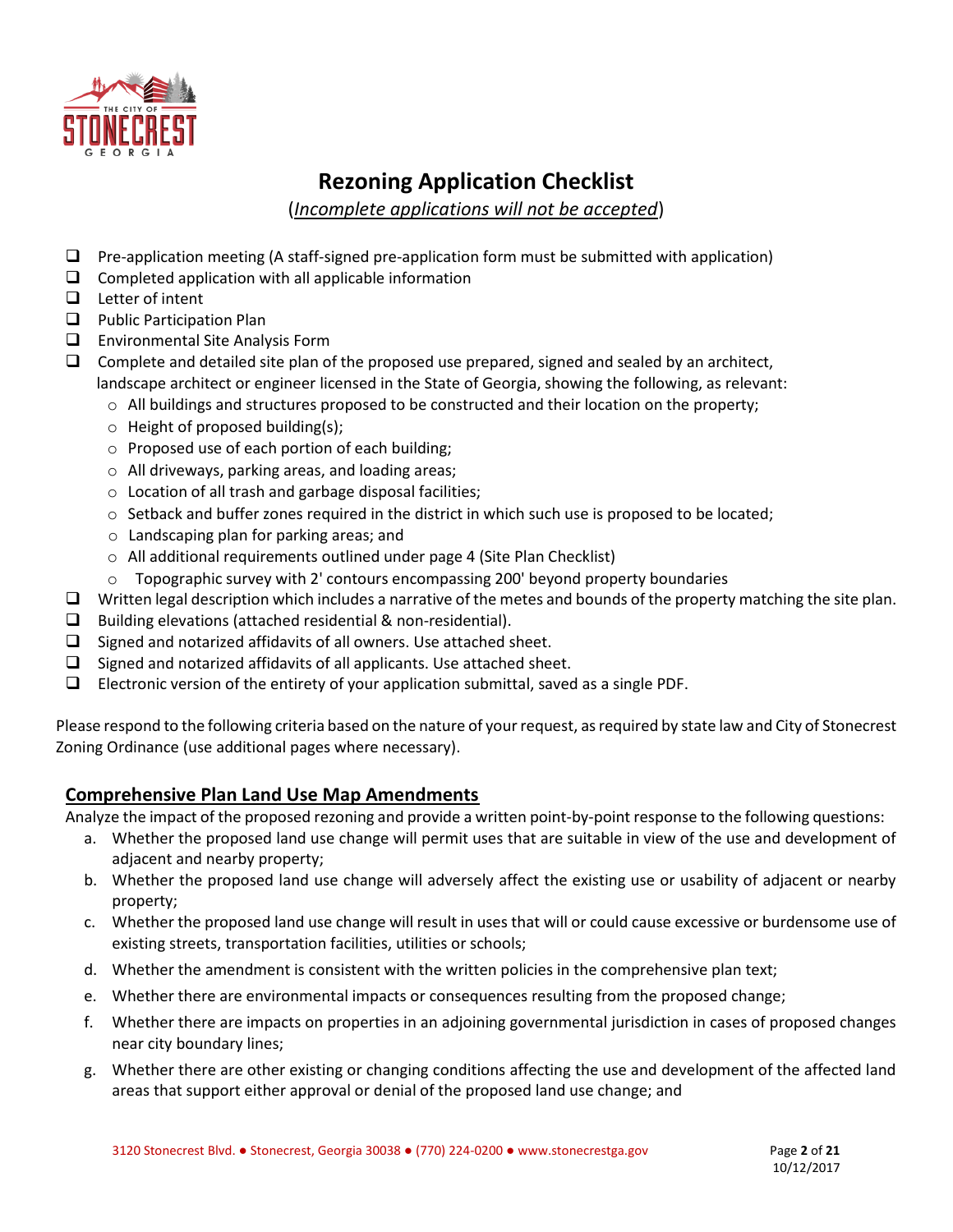

h. Whether there are impacts on historic buildings, sites, districts or archaeological resources resulting from the proposed change.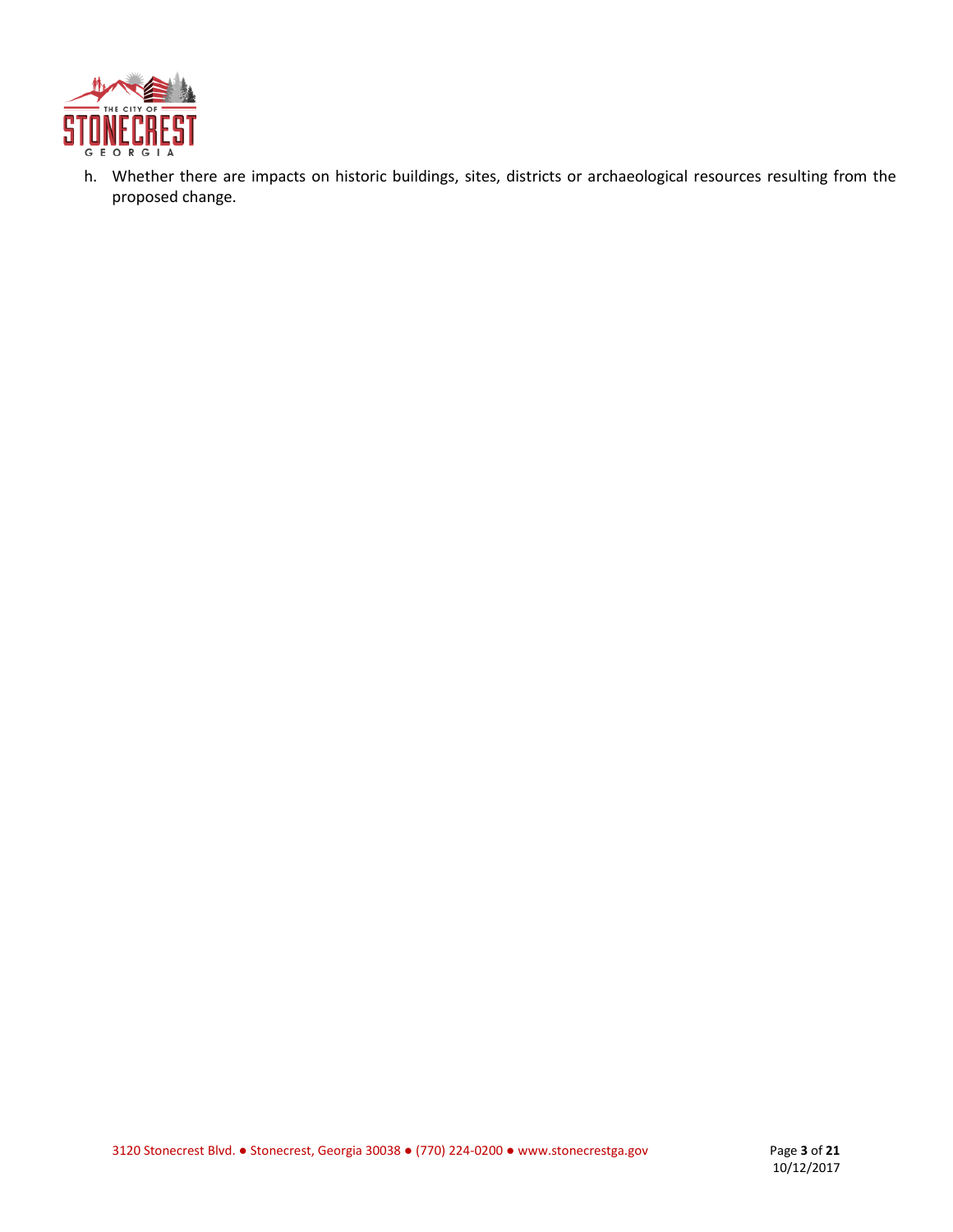

#### **Zoning Map Amendments**

Analyze the impact of the proposed rezoning and provide a written point-by-point response to the following questions:

- a. Whether the zoning proposal is in conformity with the policy and intent of the comprehensive plan;
- b. Whether the zoning proposal will permit a use that is suitable in view of the use and development of adjacent and nearby properties;
- c. Whether the property to be affected by the zoning proposal has a reasonable economic use as currently zoned;
- d. Whether the zoning proposal will adversely affect the existing use or usability of adjacent or nearby property;
- e. Whether there are other existing or changing conditions affecting the use and development of the property that provide supporting grounds for either approval or disapproval of the zoning proposal;
- f. Whether the zoning proposal will adversely affect historic buildings, sites, districts, or archaeological resources; and
- g. Whether the zoning proposal will result in a use that will or could cause an excessive or burdensome use of existing streets, transportation facilities, utilities, or schools.

### **The following items may be required:**

*(Review provided thresholds for applicability)*

- ❑ Traffic Impact Study
- ❑ Development of Regional Impact Review
- ❑ Environmental Impact Report
- ❑ DeKalb County Department of Watershed Management Capacity Letter
- ❑ Dekalb County School Capacity Letter (for 10 residential dwellings/units or more)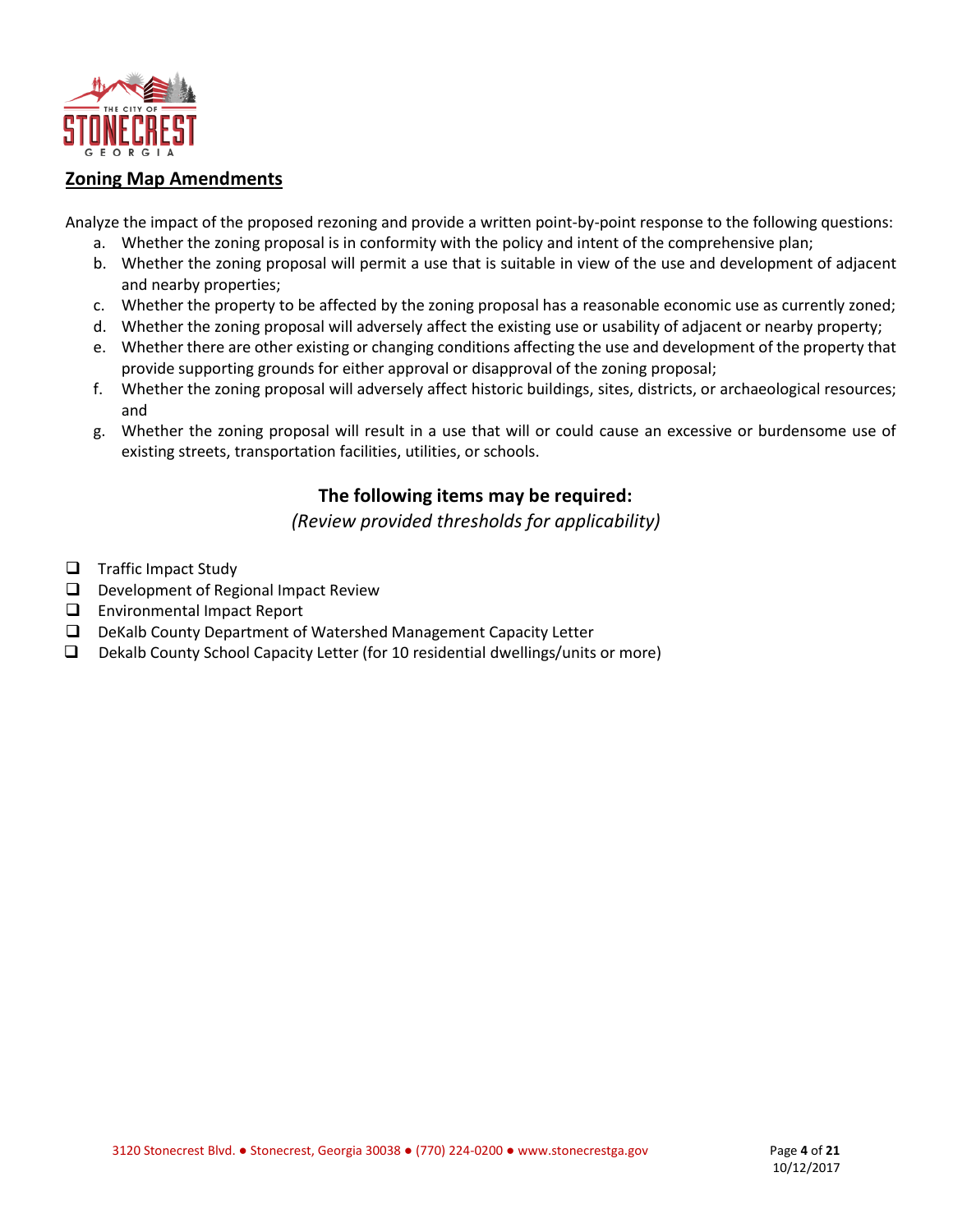

1. A **Trip Generation Report** shall be submitted as a part of zoning applications for all Non-Residential and Mixed Use developments and for Residential Developments with greater than 10 proposed units. Applicants should follow this sample report:

| <b>Land Use (ITE Code)</b> | <b>Intensity</b>         | <b>Daily</b> |            | <b>A.M Peak</b> |             |    | P.M. Peak |                  |
|----------------------------|--------------------------|--------------|------------|-----------------|-------------|----|-----------|------------------|
|                            |                          | <b>Total</b> | In.        |                 | Out   Total | In |           | Out   Total      |
| General Office (710)       | 50,000 Gross Square Feet | 782          | 95         | 13              | 108         | 23 | 112       | ll 135           |
| Townhouse (230)            | 200 Units                | 1,157        | 15         | 75              | 90          |    | 35        | 106              |
|                            | <b>TOTAL</b> 1,939       |              | <b>110</b> | 88              | 198         | 94 | 147       | $\overline{241}$ |

- 2. A **Traffic Impact Study** shall be submitted as part of the zoning application for developments that produce 100 or more peak hour trips or at the discretion of the Public Works Department based on review of the request at the pre-application meeting.
- 3. The minimum requirements of the Traffic Impact Study shall be as follows:

| <b>Land Use</b>            | <b>ITE Code</b> | Variable             | Rate Trips/<br>Var | Minimum Size for 100<br><b>Peak Hour Trips</b> |
|----------------------------|-----------------|----------------------|--------------------|------------------------------------------------|
|                            |                 |                      |                    |                                                |
|                            |                 | <b>Residential</b>   |                    |                                                |
| Single Family Detached     | 210             | <b>Housing Units</b> | 1.01               | 99 Units                                       |
| Apartment                  | 220             | <b>Housing Units</b> | 0.62               | 161 Units                                      |
| Townhome/Condo             | 230             | <b>Housing Units</b> | 0.52               | 192 Units                                      |
|                            |                 | <b>Retail</b>        |                    |                                                |
| <b>Shopping Center</b>     | 820             | 1000 sf GLA          | 3.71               | 26 ksf GLA                                     |
| <b>Specialty Center</b>    | 826             | 1000 sf GLA          | 5.02               | 20 ksf GLA                                     |
| Pharmacy -no drive-thru    | 880             | 1000 sf              | 8.4                | 11.5 ksf                                       |
| Pharmacy -w/drive-thru     | 881             | 1000 sf              | 9.91               | 10 ksf                                         |
|                            |                 | <b>Services</b>      |                    |                                                |
| Fast Food                  | 934             | 1000 sf              | 45.42              | $2.2$ ksf                                      |
| <b>Sit Down Restaurant</b> | 932             | 1000 sf              | 10.81              | 9 ksf                                          |
| Coffee/Donut Shop          | 937             | 1000 sf              | 100.58             | 1 ksf                                          |
| Bank no drive-thru         | 911             | 1000 sf              | 12.13              | 8 ksf                                          |
| Bank w/drive-thru          | 912             | 1000 sf              | 24.3               | 4 ksf                                          |
| <b>Gas Station</b>         | 944             | Pumps                | 13.87              | 7 pumps                                        |
|                            |                 | Institutional        |                    |                                                |
| Day Care                   | 565             | <b>Students</b>      | 0.81               | 123 Students                                   |
| Private School (K-8)       | 534             | Students             | 0.9                | 111 Students                                   |
| Private School (K-12)      | 536             | Students             | 0.81               | 123 Students                                   |
|                            |                 | Office               |                    |                                                |
| <b>General Office</b>      | 710             | 1000 sf              | 1.56               | 64 ksf                                         |
| <b>Medical Office</b>      | 720             | 1000 sf              | 3.57               | 28 ksf                                         |
|                            |                 | Lodging              |                    |                                                |
| Hotel                      | 310             | Rooms                | 0.6                | 166 Rooms                                      |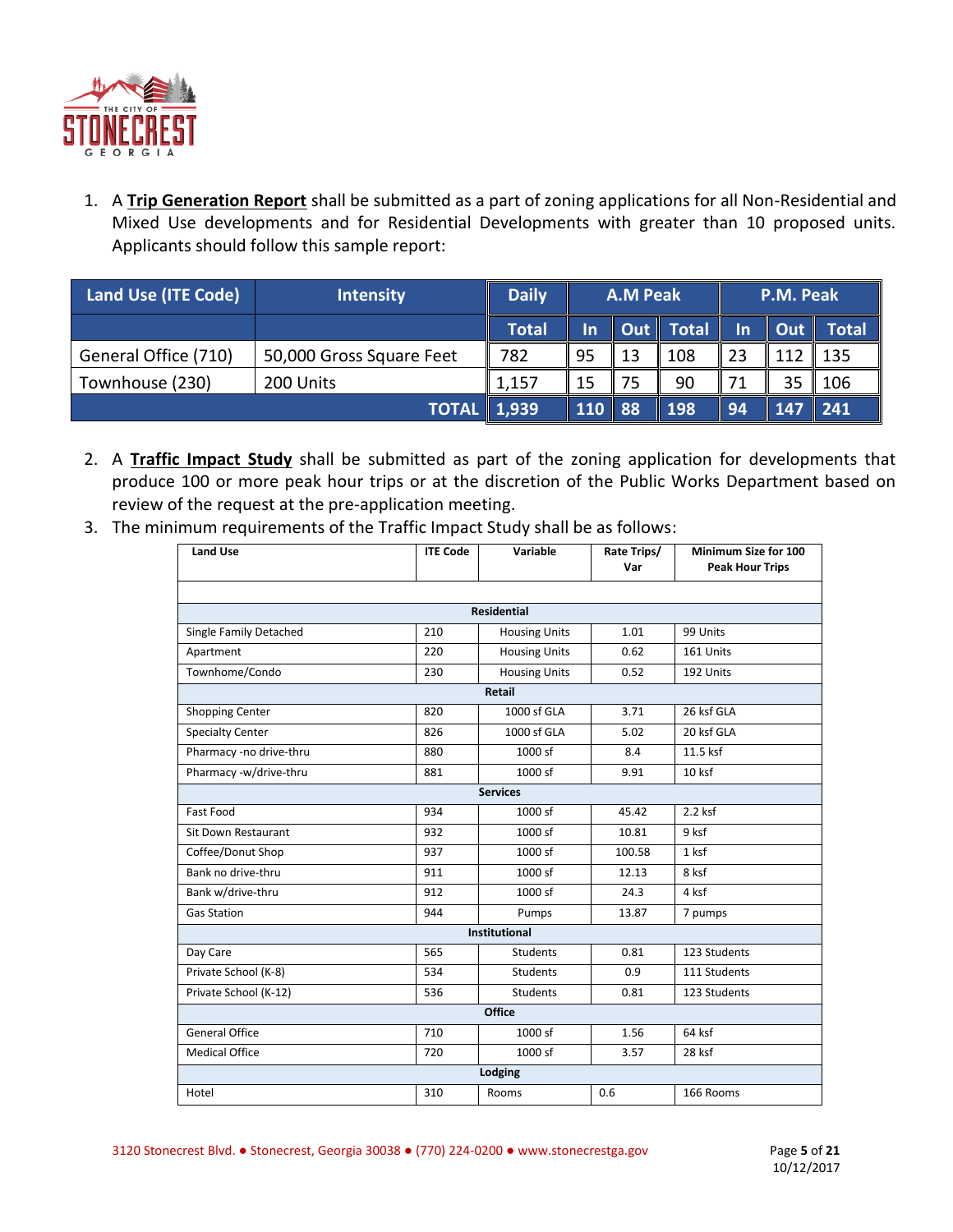

# **Community Participation Meeting & Report**

#### **General Requirements**

The Public Participation Program consists of a two-part process designed to enhance dialogue between applicants and communities which may be impacted by a proposed development. The applicant will contact City of Stonecrest Community of Liaison to assist with the process with reach out to the community and setup the meeting.

**Part 1** of the process is the Public Participation Plan which is required with all rezoning, amendments to the comprehensive plan and/or special land use permit applications. The plan must be filed simultaneously with the application. The minimum standards for the plan are as follows:

- The city shall provide a mailing list identifying all property owners within 500-feet of the subject property including the name, street address, and tax parcel identification. *(Staff would suggest also including homeowners' associations, environmentally stressed communities, political jurisdictions, and any other public agencies or organizations which may be affected by an application)*
- Applicant shall provide a copy of the letter to be mailed to affected parties identifying the date, location within the City of Stonecrest, and time of the information meeting to be scheduled no later than the first business day of the month preceding the Planning Commission hearing date.

**Part 2** of the Community Participation Meeting is the Community Meeting Report which is required to be submitted to the Community Development Department no later than the last day of the business week of which the information meeting was held. The report shall include the following information/documentation:

- Provide a sign-in sheet of meeting attendees.
- A summary of concerns of issues expressed by interested parties.
- A summary of the applicant's response to concerns and issues expressed.

The requirement for a Public Participation Plan does not give communities decision making powers or force a consensus on issues. Applicants are not obligated to make any concessions or changes based upon input from citizens. Non-attendance at a community information meeting, by those on the mailing list, does not mean that an applicant fails to meet the requirements of the Public Participation Plan.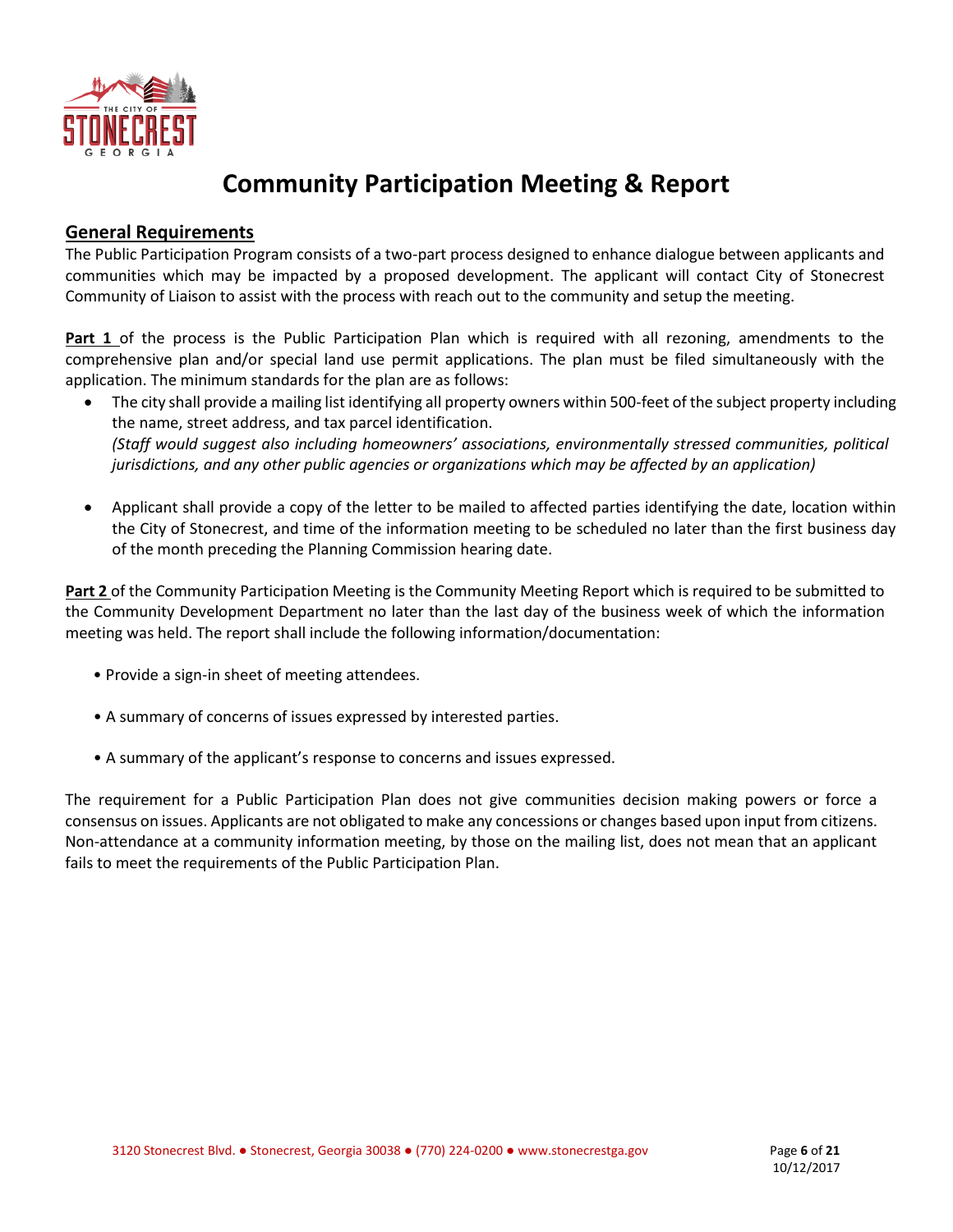

# **Environmental Site Analysis**

*Analyze the impact of the proposed rezoning and provide a written point-by-point response to Points 1 through 3:*

### **1. Conformance to the Comprehensive Plan:**

- a. Describe the proposed project and the existing environmental conditions on the site.
- b. Describe adjacent properties. Include a site plan that depicts the proposed project.
- c. Describe how the project conforms to the Comprehensive Land Use Plan.
- d. Include the portion of the Comprehensive Plan Land Use Map which supports the project's conformity to the Plan.
- e. Evaluate the proposed project with respect to the land use suggestion of the Comprehensive Plan as well as any pertinent Plan policies.

### **2. Environmental Impacts of The Proposed Project**

 For each environmental site feature listed below, indicate the presence or absence of that feature on the property. Describe how the proposed project may encroach or adversely affect an environmental site feature. Information on environmental site features may be obtained from the indicated source(s).

a. Wetlands

- U. S. Fish and Wildlife Service, National Wetlands Inventory [\(http://wetlands.fws.gov/downloads.htm\)](http://wetlands.fws.gov/downloads.htm)
- Georgia Geologic Survey (404-656-3214)
- Field observation and subsequent wetlands delineation/survey if applicable
- b. Floodplain
	- Federal Emergency Management Agency ([http://www.fema.org\)](http://www.fema.org/)
	- Field observation and verification
- c. Streams/stream buffers
	- Field observation and verification

#### d. Slopes exceeding 25 percent over a 10-foot rise in elevation

- United States Geologic Survey Topographic Quadrangle Map
- Field observation and verification
- e. Vegetation . United States Department of Agriculture, Nature Resource Conservation Service • Field observation
	-
- f. Wildlife Species (including fish)
	- United States Fish and Wildlife Service
	- Georgia Department of Natural Services, Wildlife Resources Division, Natural Heritage Program
	- Field observation
- g. Archeological/Historical Sites
	- Historic Resources Survey
	- Georgia Department of Natural Resources, Historic Preservation Division
	- Field observation and verification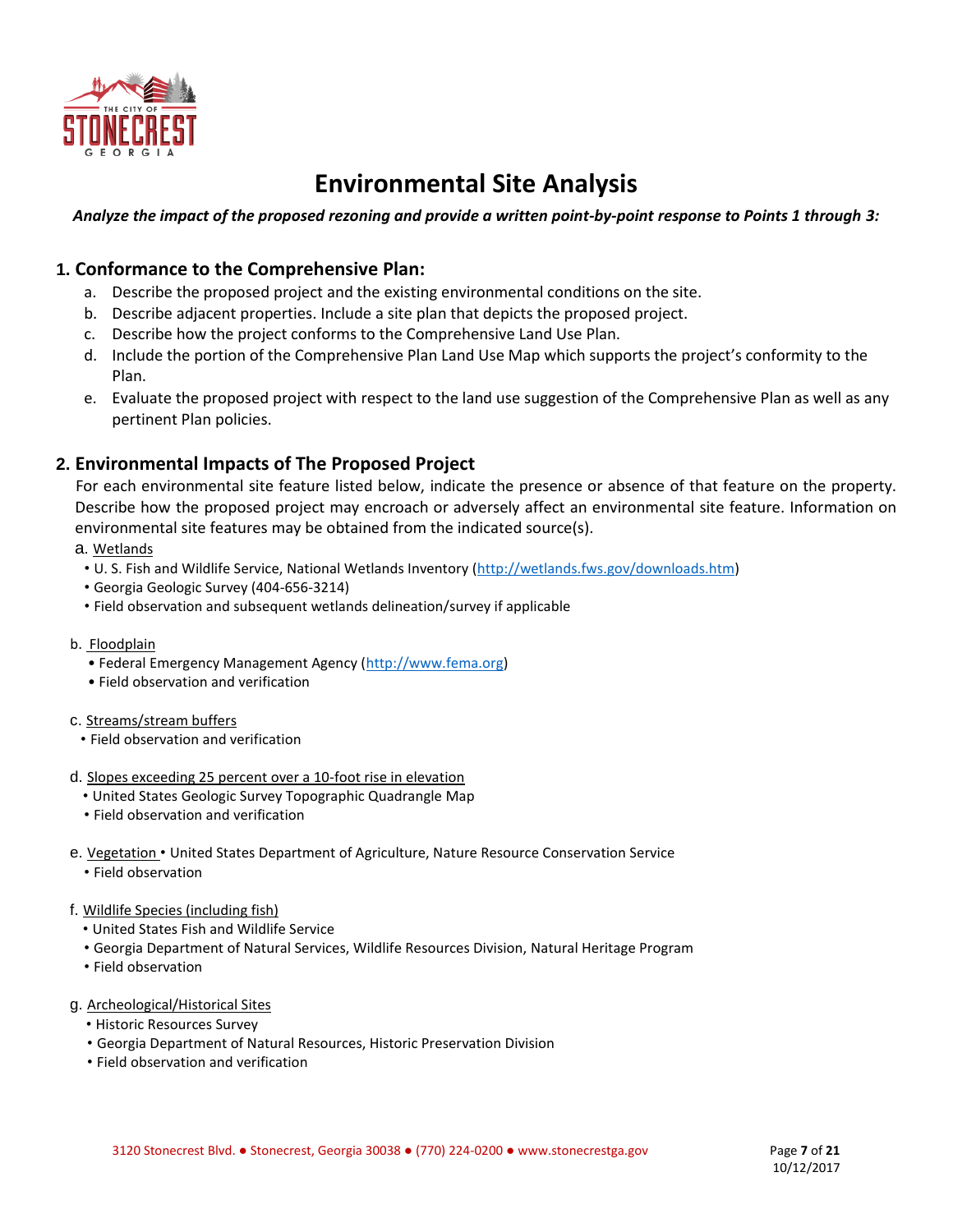

#### **3. Project Implementation Measures**

Describe how the project implements each of the measures listed below as applicable. Indicate specific implementation measures required to protect environmental site feature(s) that may be impacted.

- a. Protection of environmentally sensitive areas, i.e., floodplain, slopes exceeding 25 percent, river corridors.
- b. Protection of water quality
- c. Minimization of negative impacts on existing infrastructure
- d. Minimization on archeological/historically significant areas
- e. Minimization of negative impacts on environmentally stressed communities where environmentally stressed communities are defined as communities exposed to a minimum of two environmentally adverse conditions resulting from public and private municipal (e.g., solid waste and wastewater treatment facilities, utilities, airports, and railroads) and industrial (e.g., landfills, quarries and manufacturing facilities) uses.
- f. Creation and preservation of green space and open space
- g. Protection of citizens from the negative impacts of noise and lighting
- h. Protection of parks and recreational green space
- i. Minimization of impacts to wildlife habitats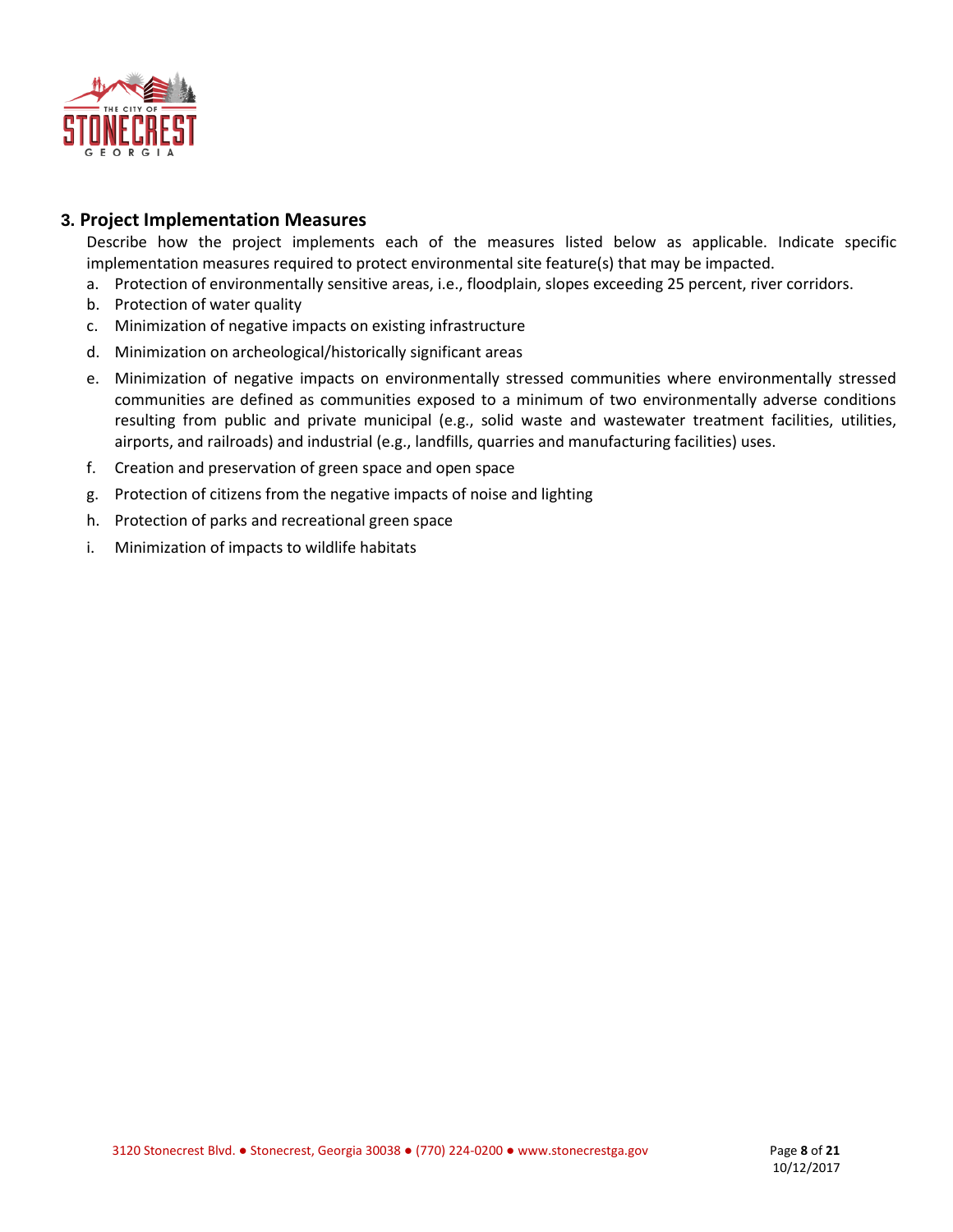

# **Site Plan Checklist**

#### (*All items must be included on the Site Plan; separate sheets may be used*)

- $\Box$  Key and/or legend and site location map with North arrow
- □ Boundary survey of subject property which includes dimensions along property lines that match the metes and bounds of the property's written legal description and clearly indicates the point of beginning.
- □ Acreage of subject property
- $\Box$  Location of land lot lines and identification of land lots
- $\square$  Existing, proposed new dedicated and future reserved rights-of-way of all streets, roads, and railroads adjacent to and on the subject property
- □ Proposed streets on the subject site
- □ Current zoning of the subject site and adjoining properties
- $\square$  Existing buildings with square footages and heights (stories), wells, driveways, fences, cell towers, and any other structures or improvements on the subject property
- $\square$  Existing buildings' locations and heights (stories), wells, driveways, fences, cell towers, and any other structures or improvement on adjacent properties within 200 feet of the subject property.
- □ Location of proposed buildings with total square footage
- $\Box$  Layout and minimum lot size of proposed single family residential lots
- $\Box$  Topography on the subject site and adjacent property up to 200 feet as required to assess runoff effects
- $\Box$  Location of overhead and underground electrical and pipeline transmission/conveyance lines
- □ Required and/or proposed setbacks.
- $\square$  100-year flood plain horizontal limits and flood zone designations as shown on survey or FEMA FIRM maps.
- $\Box$  Required landscape strips, undisturbed buffers, and any other natural areas as required or proposed.
- □ Required and proposed parking spaces; Loading and unloading facilities.
- □ Lakes, streams, wetlands, and Waters of the State and associated buffers.
- □ Proposed stormwater management facilities.
- $\Box$  Community wastewater facilities including preliminary areas reserved for septic drain fields and points of access.
- □ Availability of water system and sanitary sewer system.
- $\Box$  Location of existing trees and trees to be removed, or a statement that there are none, and whether the trees identified are specimen trees. (*A specimen tree is any hardwood (oak, hickories, poplars, etc.) or softwood (pines, evergreens, etc.) tree with a diameter at breast height (DBH) of 30 inches and larger, or a small tree (dogwoods, redbuds, sourwoods, etc.) with a DBH of 10 inches and larger. If no specimen trees exist on the site, note their absence on the plans. If a specimen tree is to be removed, provide a calculation for recompense at 1.5x the diameter*.)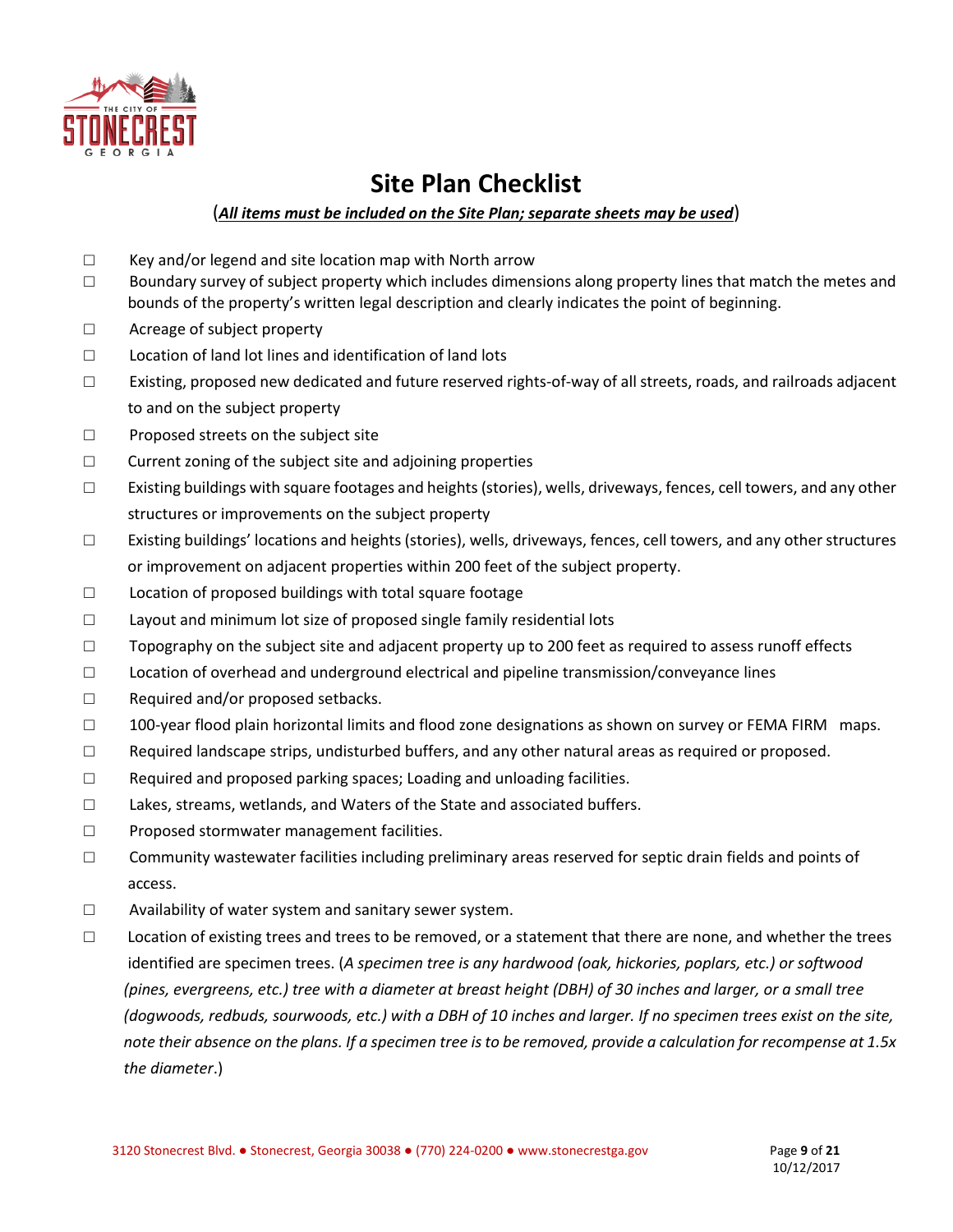

Owner

### **Rezoning Application**

| Owner's Name:                                                                                                                                                                                                       |                                                                                                                                                    |  |  |
|---------------------------------------------------------------------------------------------------------------------------------------------------------------------------------------------------------------------|----------------------------------------------------------------------------------------------------------------------------------------------------|--|--|
| Owner's Address:                                                                                                                                                                                                    |                                                                                                                                                    |  |  |
| Fax:<br>Phone:                                                                                                                                                                                                      | Email:                                                                                                                                             |  |  |
| Property Address:                                                                                                                                                                                                   | Parcel Size:                                                                                                                                       |  |  |
| Parcel ID:                                                                                                                                                                                                          |                                                                                                                                                    |  |  |
| Current Zoning Classification:                                                                                                                                                                                      |                                                                                                                                                    |  |  |
| Requested Zoning Classification:                                                                                                                                                                                    |                                                                                                                                                    |  |  |
| Name:                                                                                                                                                                                                               |                                                                                                                                                    |  |  |
| Address:                                                                                                                                                                                                            |                                                                                                                                                    |  |  |
| Phone:                                                                                                                                                                                                              | Fax:                                                                                                                                               |  |  |
| Cell:                                                                                                                                                                                                               | Email:                                                                                                                                             |  |  |
| that can grant such waivers, incentives, and/or abatements?                                                                                                                                                         | Is this development and/or request seeking any incentives or tax abatement through the City of Stonecrest or any entity<br>$\Box$ No<br>$\Box$ Yes |  |  |
| properties?                                                                                                                                                                                                         | 1. Will the zoning proposal permit a use that is suitable in view of the use and development of adjacent and nearby                                |  |  |
| 2. Will the affected property of the zoning proposal have a reasonable economic use as currently zoned?                                                                                                             |                                                                                                                                                    |  |  |
| 3. Will the zoning proposal adversely affect the existing use or usability of adjacent or nearby property?                                                                                                          |                                                                                                                                                    |  |  |
|                                                                                                                                                                                                                     |                                                                                                                                                    |  |  |
| 4. Are other existing or changing conditions affecting the existing use or usability of the development of the property<br>which give supporting grounds for either approval or disapproval of the zoning proposal? |                                                                                                                                                    |  |  |
|                                                                                                                                                                                                                     | 5. Will the zoning proposal adversely affect historic buildings, sites, districts, or archaeological resources?                                    |  |  |
| transportation facilities, utilities or schools?                                                                                                                                                                    | 6. Will the zoning proposal result in a use which will or could cause an excessive or burdensome use of existing streets,                          |  |  |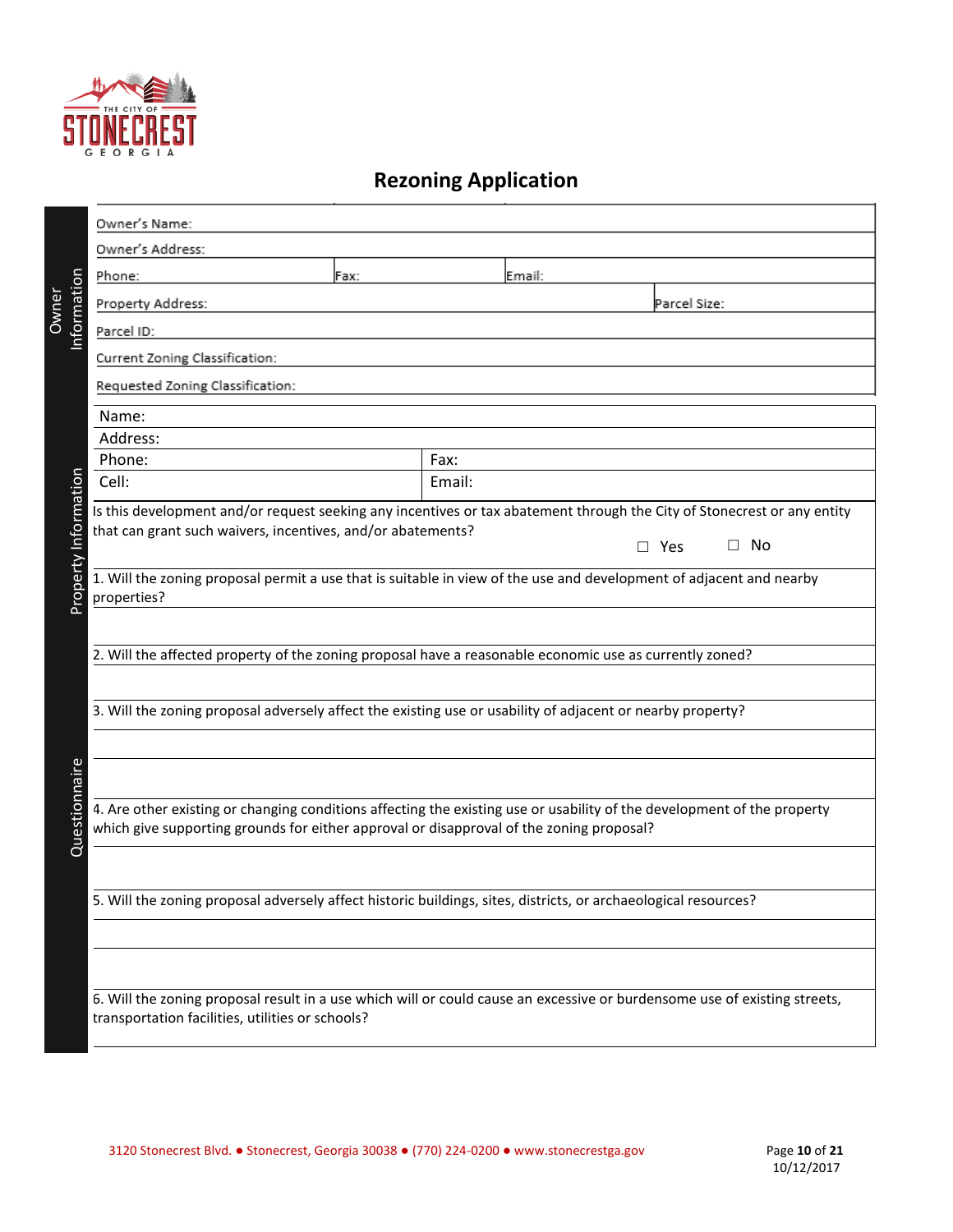

| To the best of my knowledge, this zoning application form is correct and complete. If additional materials are determined<br>to be necessary, I understand that I am responsible for filing additional materials as specified by the City of Stonecrest<br>Affidavit<br>Zoning Ordinance. |                                                           |       |
|-------------------------------------------------------------------------------------------------------------------------------------------------------------------------------------------------------------------------------------------------------------------------------------------|-----------------------------------------------------------|-------|
| Applicant's Name:                                                                                                                                                                                                                                                                         |                                                           |       |
| Applicant's Signature:                                                                                                                                                                                                                                                                    |                                                           | Date: |
| Sworn to and subscribed before me this                                                                                                                                                                                                                                                    | Day of                                                    | 20    |
| Notary<br>Notary Public:                                                                                                                                                                                                                                                                  |                                                           |       |
| Signature:                                                                                                                                                                                                                                                                                |                                                           |       |
| My Commission Expires:                                                                                                                                                                                                                                                                    |                                                           |       |
| <b>Application Fee</b><br>Sign Fee<br>H<br>$\Box$                                                                                                                                                                                                                                         | Legal Fee                                                 |       |
| Fee: \$<br>Fee                                                                                                                                                                                                                                                                            | Payment: $\Box$ Cash $\Box$ Check $\Box$<br><sub>CC</sub> | Date: |
| $\Box$ Approved with Conditions $\Box$ Denied<br>Approved                                                                                                                                                                                                                                 |                                                           | Date: |

**\*One sign is required per street frontage and/or every 500 feet of street frontage**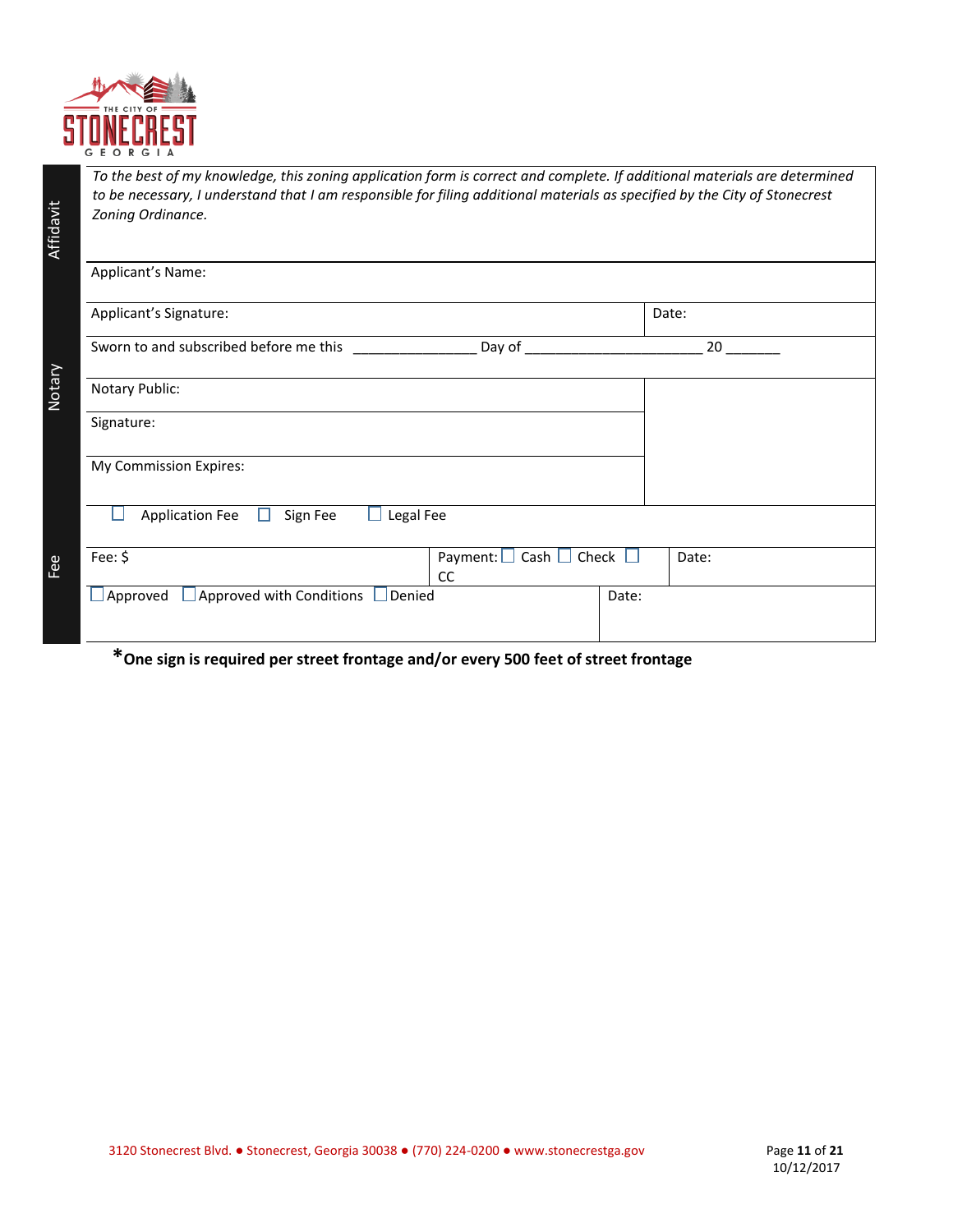

### Property Owner(s) Notarized Certification

The owner and petitioner acknowledge that this Zoning Map Petition application form is correct and complete. By completing this form, all owners of the subject property certify authorization of the filing of the application for zoning amendment, and authorization of an applicant or agent to act on their behalf in the filing of the application including all subsequent application amendments.

|                                   | Signature:     |              | Date: |
|-----------------------------------|----------------|--------------|-------|
|                                   | Address:       | City, State: | Zip:  |
|                                   | Phone:         |              |       |
|                                   |                |              |       |
| Property Owner<br>(If Applicable) | Notary Public: |              |       |
|                                   | Signature:     |              | Date: |
|                                   | Address:       | City, State: | Zip:  |
|                                   | Phone:         |              |       |
|                                   |                |              |       |
| Property Owner<br>(If Applicable) | Notary Public: |              |       |
|                                   | Signature:     |              | Date: |
|                                   | Address:       | City, State: | Zip:  |
|                                   | Phone:         |              |       |
| Property Owner<br>(If Applicable) |                |              |       |
|                                   | Notary Public: |              |       |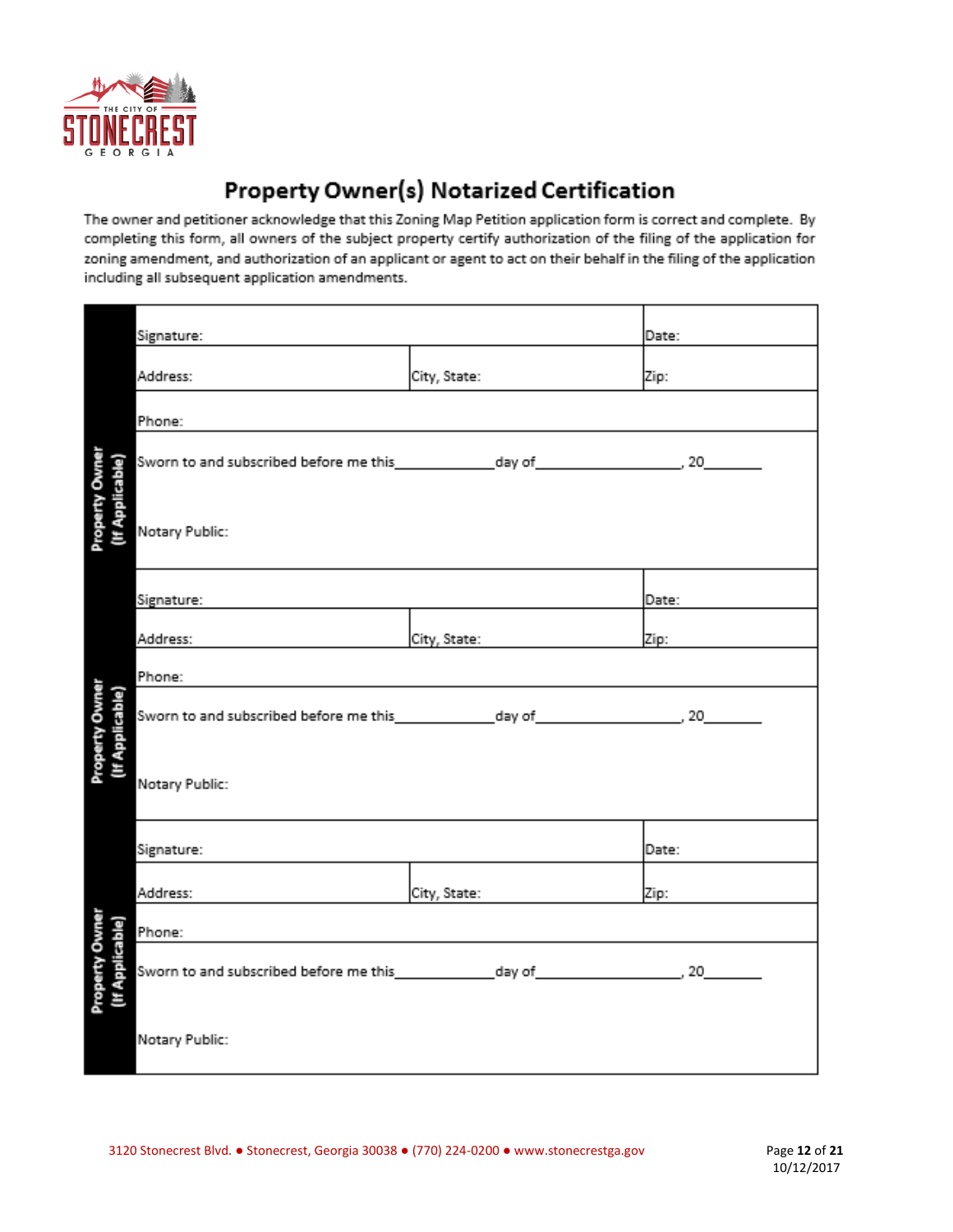

### Applicant/Petitioner Notarized Certification

Petitioner states under oath that: (1) he/she is the executor or Attorney-In-Fact under a Power-of- Attorney for the owner (attach a copy of the Power-of-Attorney letter and type name above as "Owner"); (2) he/she has an option to purchase said property (attach a copy of the contract and type name of owner above as "Owner"); (3) he/she has an estate for years which permits the petitioner to apply (attach a copy of lease and type name of owner above as "Owner").

|                        | Signature:                                                                        |              | Date: |
|------------------------|-----------------------------------------------------------------------------------|--------------|-------|
|                        | Address:                                                                          | City, State: | Zip:  |
|                        | Phone:                                                                            |              |       |
| Applicant / Petitioner | Sworn to and subscribed before me this source and day of                          |              | 20    |
|                        | Notary Public:                                                                    |              |       |
|                        | Signature:                                                                        |              | Date: |
|                        | Address:                                                                          | City, State: | Zip:  |
| / Agent                | Phone:                                                                            |              |       |
| <b>Attorney</b>        | Sworn to and subscribed before me this ______________ day of ____________________ |              | 20    |
|                        | Notary Public:                                                                    |              |       |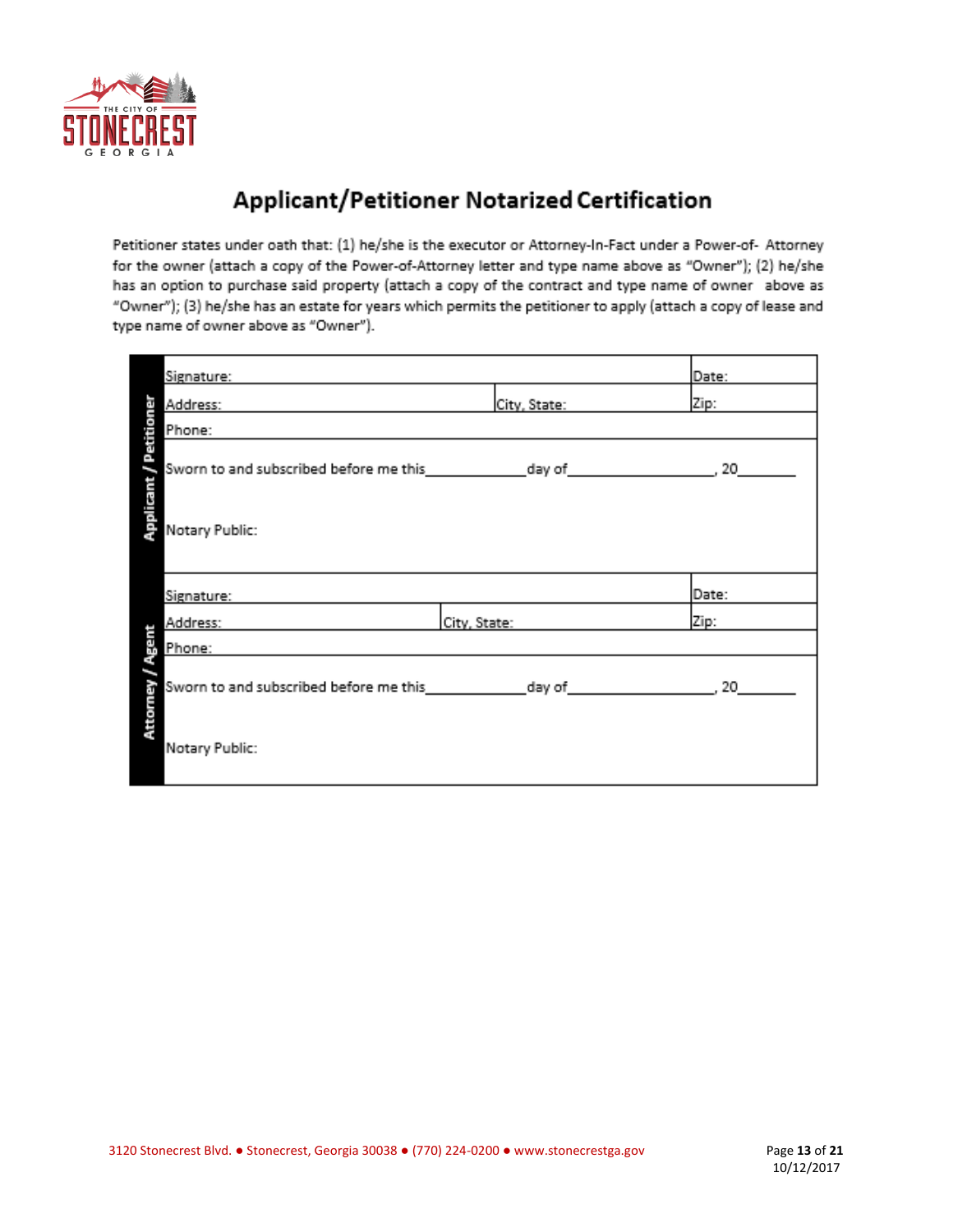

### **Campaign Disclosure Ordinance**

Campaign Disclosure Ordinance

Please read the law and complete the Campaign Disclosure Statement on the following page if you are requesting a Rezoning, Concurrent Variance, or Conditional Use.

GA Citation/Title GA Code 36-67A-3, Disclosure of campaign contributions \*38069 Code, 36-67A-3

#### CODE OF GEORGIA TITLE 36, LOCAL GOVERNMENT PROVISIONS APPLICABLE TO COUNTIES AND MUNICIPAL CORPORATIONS CHAPTER 67A, CONFLICT OF INTEREST IN ZONING ACTIONS (Current through 2000 General Assembly)

36-67Disclosure of campaign contributions.

- a) When any applicant for rezoning action has made, within two years immediately preceding the filing of that applicant's application for the rezoning action, campaign contributions aggregating \$250.00 or more to a local government official who will consider the application, it shall be the duty of the applicant to file a disclosure report with the governing authority of the respective local government showing:
	- 1) The name and official position of the local government official to whom the campaign contribution was made; and
	- 2) The dollar amount and description of each campaign contribution made by the applicant to the local government official during the two years immediately preceding the filing of the application for the rezoning action and the date of each such contribution.
- b) The disclosures required by subsection (a) of this Code section shall be filed within ten days after the application for the rezoning action is first filed.
- c) When any opponent of a rezoning action has made, within two years immediately preceding the filing of the rezoning action being opposed, campaign contributions aggregating \$250.00 or more to a local government official of the local government which will consider the application, it shall be the duty of the opponent to file a disclosure with the governing authority respective local government showing:
	- 1) The name and official position of the local government official to whom the campaign contribution was made; and
	- 2) The dollar amount and description of each campaign contribution made by the opponent to the local government official during the two years immediately preceding the filing of the application for the rezoning action and the date of each such contribution.
- d) The disclosure required by subsection (c) of this Code section shall be filed at least five calendar days prior to the first hearing by the local government of any of its agencies on the rezoning application.

(code 1981, 36-67A-3, enacted by Ga. L. 1986, p. 1269, 1; Ga. L. 1991, p. 1365, 1; Ga. L. 1993, p. 91, 36.)

Official Code of Georgia Annotated Copyright 1982 - 2000 State of Georgia.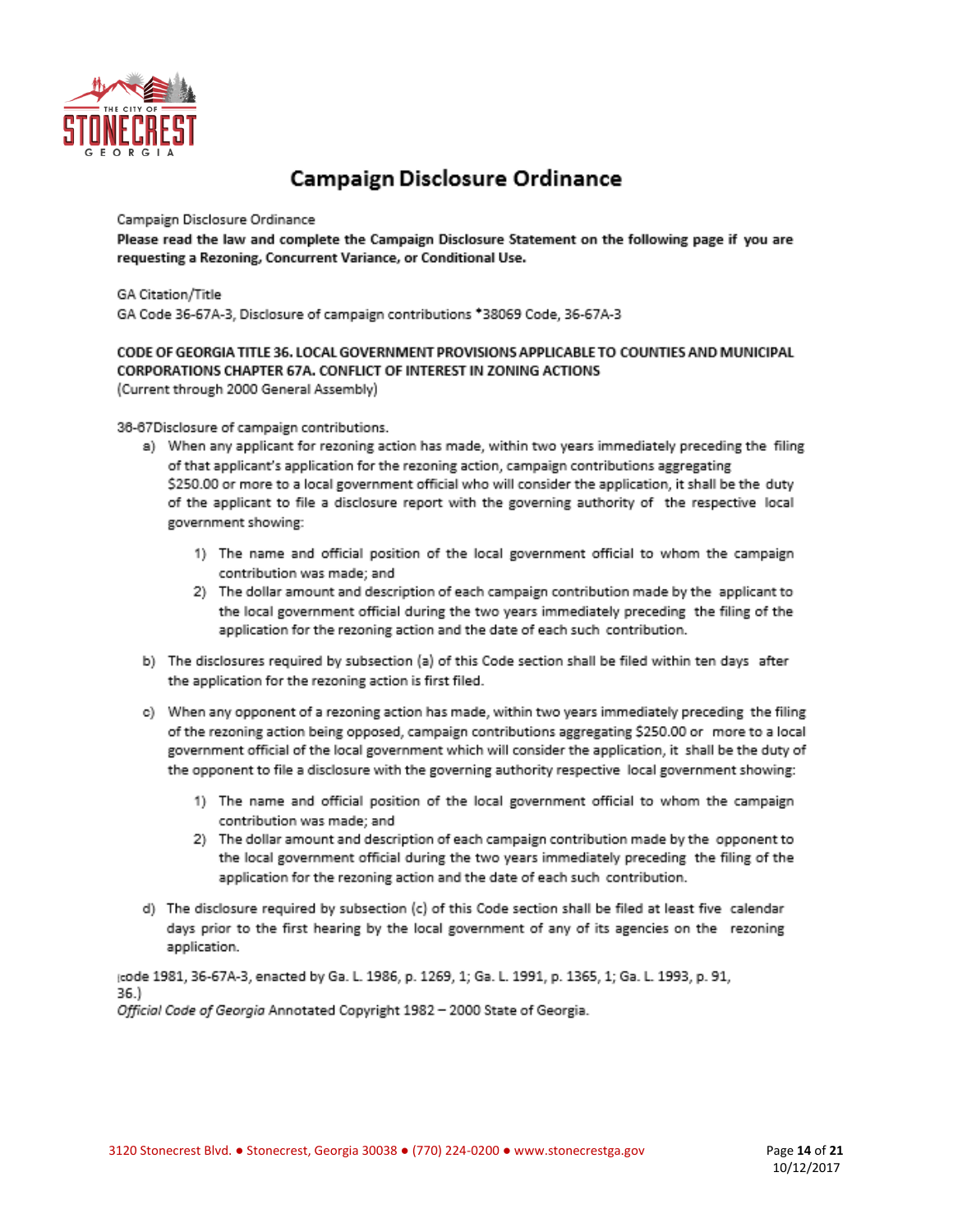

### **Campaign Disclosure Statement**

**Have you, within the two years immediately preceding the filing of this application, made campaign contributions aggregating \$250.00 or more to a member of the City of Stonecrest City Council or a member of the City of Stonecrest Planning Commission?**



| $\mathcal{L}_{\mathcal{L}_{\mathcal{L}}}$ | Signature:                             |
|-------------------------------------------|----------------------------------------|
|                                           | <b>East Address!</b><br>Apple Address! |
|                                           | Date:                                  |

If you answered yes above, please complete the following section:

| Date | <b>Government Official</b> | <b>Official Position</b> | Description | Amount |
|------|----------------------------|--------------------------|-------------|--------|
|      |                            |                          |             |        |
|      |                            |                          |             |        |
|      |                            |                          |             |        |
|      |                            |                          |             |        |
|      |                            |                          |             |        |
|      |                            |                          |             |        |
|      |                            |                          |             |        |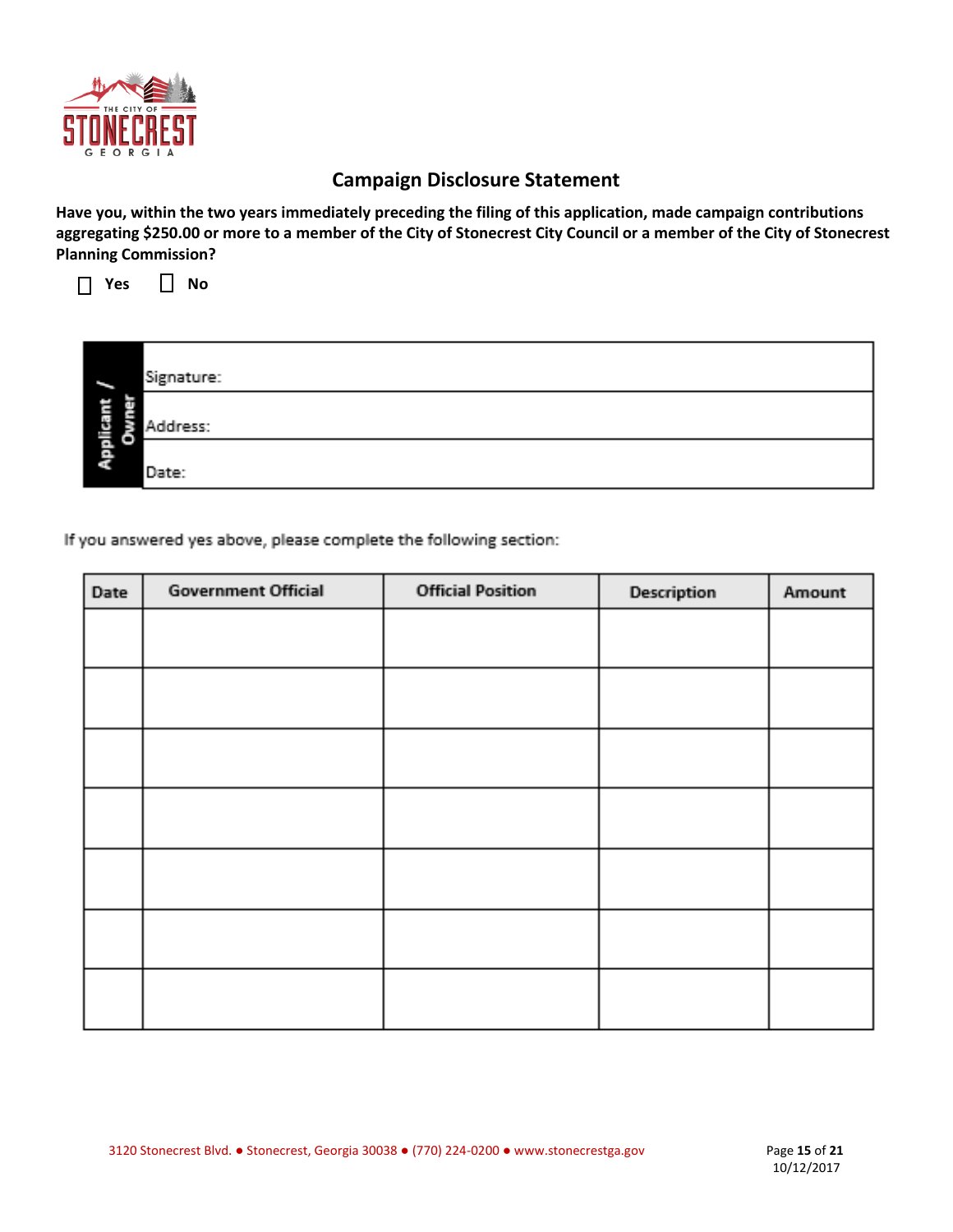

### **Thresholds for Additional Studies, Reports & Forms**

The Department of Community Affairs has formulated development thresholds as listed on the next page. When a development meets or exceeds the thresholds, the Atlanta Regional Commission (ARC) and the Georgia Regional Transportation Authority (GRTA) shall review the project concurrently. Applicants shall first file the rezoning/use permit request with the City of Stonecrest. After the ARC/GRTA findings are completed, the rezoning/use permit request will be placed on the next available appropriate agenda. It is the applicant's responsibility to contact and follow all ARC and GRTA review procedures. For details, contact the ARC at <http://www.dca.ga.gov/DRI> and GRTA a[t http://www.grta.org/dri](http://www.grta.org/dri) or at 404-463-3000.

| Development of Regional Impact - Tiers and Development Thresholds                    |                                                                                                                                          |  |  |
|--------------------------------------------------------------------------------------|------------------------------------------------------------------------------------------------------------------------------------------|--|--|
| Type of Development                                                                  | Metropolitan Region                                                                                                                      |  |  |
| Office                                                                               | Greater than 400,000 square feet                                                                                                         |  |  |
| Commercial                                                                           | Greater than 300,000 square feet                                                                                                         |  |  |
| Wholesale & Distribution                                                             | Greater than 500,000 square feet                                                                                                         |  |  |
| Hospitals and Health Care                                                            | Greater than 300 new beds; or generating more than 375 peak hour<br>vehicle trips per day                                                |  |  |
| Housing                                                                              | Greater than 400 new lots or units                                                                                                       |  |  |
| Industrial                                                                           | Greater than 500,000 gross square feet; or employing more than 1,600<br>workers; or covering more than 400 acres                         |  |  |
| Hotel                                                                                | Greater than 400 rooms                                                                                                                   |  |  |
|                                                                                      | Gross square feet greater than 400,000 (with residential units calculated                                                                |  |  |
| Mixed Use                                                                            | at 1,800 sq. ft. per unit toward the total gross sq. ft.); or covering more                                                              |  |  |
| Airports                                                                             | All new airports, runways and runway extensions                                                                                          |  |  |
| Attractions and                                                                      | Greater than 1,500 parking spaces or a seating capacity of more than 6,000                                                               |  |  |
| Recreational Facilities                                                              |                                                                                                                                          |  |  |
| Post-Secondary Schools                                                               | New school with a capacity of more than 2,400 students; or expansion by<br>at least 25% of capacíty                                      |  |  |
| <b>Waste Handling Facilities</b>                                                     | New facility or expansion of use of existing facility by 50% or more                                                                     |  |  |
| Quarries, Asphalt and<br>Cement Plants                                               | New facility or expansion of existing facility by 50%                                                                                    |  |  |
| Wastewater Treatment Facilities                                                      | New facility or expansion of existing facility by 50%                                                                                    |  |  |
| Petroleum Storage Facilities                                                         | Storage greater than 50,000 barrels if within 1,000 feet of any water<br>supply; otherwise storage capacity greater than 200,000 barrels |  |  |
| Water Supply Intakes/Reservoirs                                                      | New facilities                                                                                                                           |  |  |
| Intermodal Terminals                                                                 | New facilities                                                                                                                           |  |  |
| Truck Stops                                                                          | A new facility with more than three diesel fuel pumps; or containing a<br>half acre of truck parking or 10 truck parking spaces          |  |  |
| Any other development types<br>not identified above (includes<br>parking facilities) | 1,000 parking spaces                                                                                                                     |  |  |

#### **Environmental Impact Report**

Projects having any appreciable impact on the environment --either on site or in the region-- as a result of this proposed action may be required to submit an Environmental Impact Report detailing the impact as a result of the proposed project, and the attenuation measures (Erosion/Sediment Control Plan, water quality devices, noise & lighting barricades, etc.) proposed.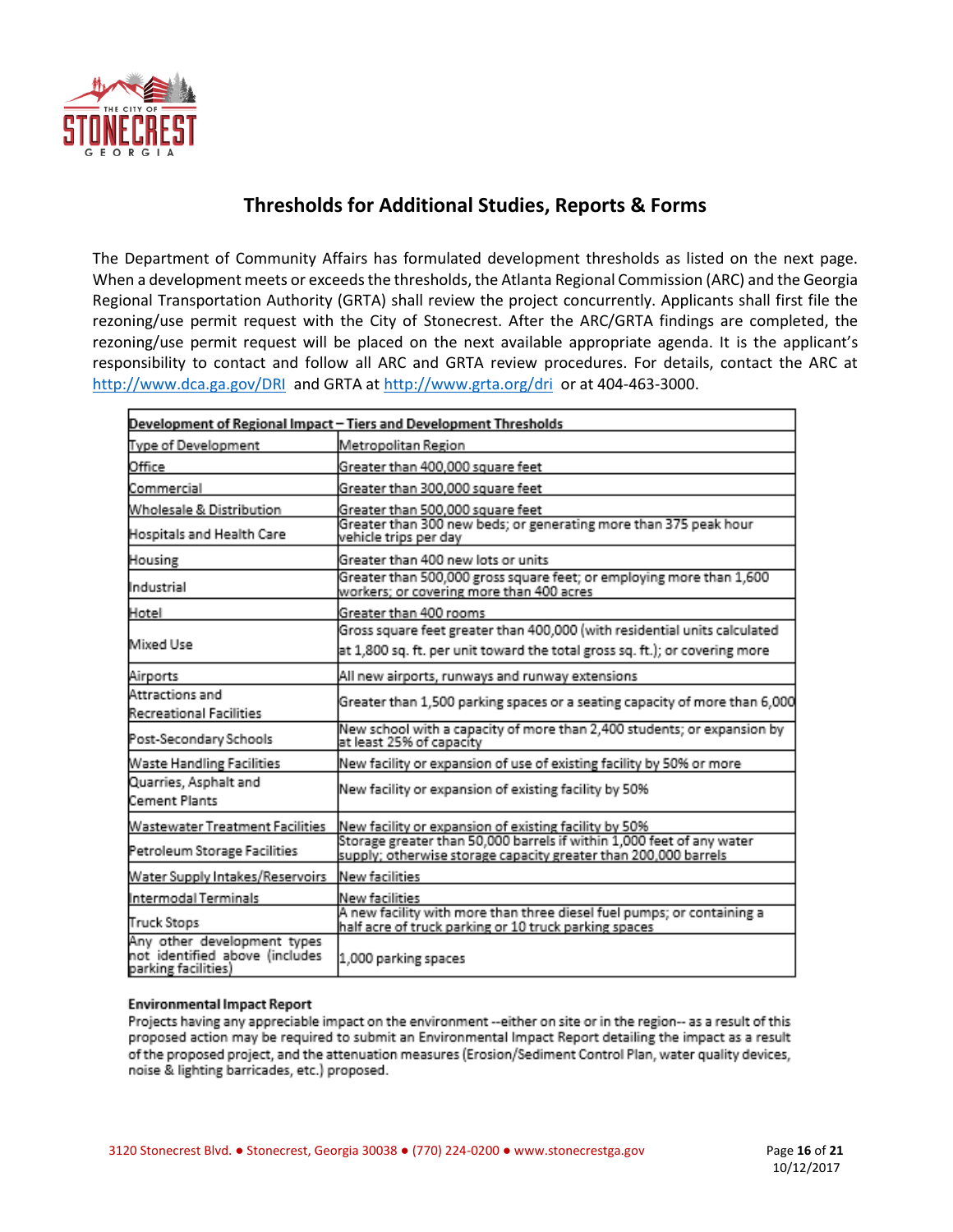

### **DeKalb County Department of Watershed Management Capacity Letter**

It is recommended that all applicants for land use petitions request a Capacity Letter from the DeKalb County Department of Watershed Management early in the process to ensure that potential issues can be addressed early on. Applicants should provide the following information to the County contact listed below as soon as possible:

- 1. Gross square footage and/or total number of units proposed
- 2. Anticipated gallons per day using the following methodology:

| <b>Use Type</b>                            | Gallons per Day (GPD)                                                                   |
|--------------------------------------------|-----------------------------------------------------------------------------------------|
| <b>Residential</b>                         |                                                                                         |
| Single Family Residence                    | 320 GPD/house                                                                           |
| Apartment & Condominium                    | 320 GPD/unit                                                                            |
| Mobile Home Park                           | 300 GPD/space                                                                           |
| Nursing Home                               | 125 GPD/bed plus 25 GPD/employee                                                        |
| Hotel/Motel                                | 100 GPD/room                                                                            |
| Non-Residential                            |                                                                                         |
| Auditorium/Assembly Hall/Convention Center | 10 GPD/person (maximum)                                                                 |
| Bar/Tavern <sup>1</sup>                    | 50 GPD/seat plus 25 GPD/employee                                                        |
| Barber Shop                                | 54 GPD/chair                                                                            |
| Beauty Shop                                | 333 GPD/chair with sink                                                                 |
| Bowling Alley <sup>1</sup>                 | 125 GPD/land plus 25 GPD/employee                                                       |
| Car Wash                                   |                                                                                         |
| Self-serve w/ wand                         | 41.60 GPD/bay                                                                           |
| Automatic                                  | 4,160 GPD/unit                                                                          |
| Church <sup>2</sup>                        | 25 GPD/seat (maximum)                                                                   |
| Coin Laundry                               | Requires letter from owner stating 1) number of                                         |
|                                            | machines, 2) estimated number of washes per                                             |
|                                            | day per machine, and 3) manufacturers                                                   |
|                                            | specifications on gallons per wash                                                      |
|                                            | OR                                                                                      |
|                                            | 210 GPD/machine                                                                         |
| Convenience Store                          | 100 GPD/1,000 square feet                                                               |
| Daycare Center                             |                                                                                         |
| With meals served                          | 17.60 GPD/child                                                                         |
| No meals                                   | 13.20 GPD/child                                                                         |
| Garage                                     | 100 GPD/1,000 square feet                                                               |
| Hospital                                   | 200 GPD/bed                                                                             |
| Manufacturing <sup>1</sup>                 | Requires letter from owner stating 1) product                                           |
|                                            | manufactured, 2) estimated gallons returned to                                          |
|                                            | sewer daily, 3) number of employees, and 4) if                                          |
|                                            | shower facilities provided.                                                             |
|                                            |                                                                                         |
|                                            | 25 GPD/employee plus gallons of effluent/day                                            |
|                                            | returned to sewer                                                                       |
|                                            |                                                                                         |
| Office <sup>1</sup>                        | 10 GPD/employee (if shower provided)<br>175 GPD/1,000 square feet of net leasable space |
|                                            |                                                                                         |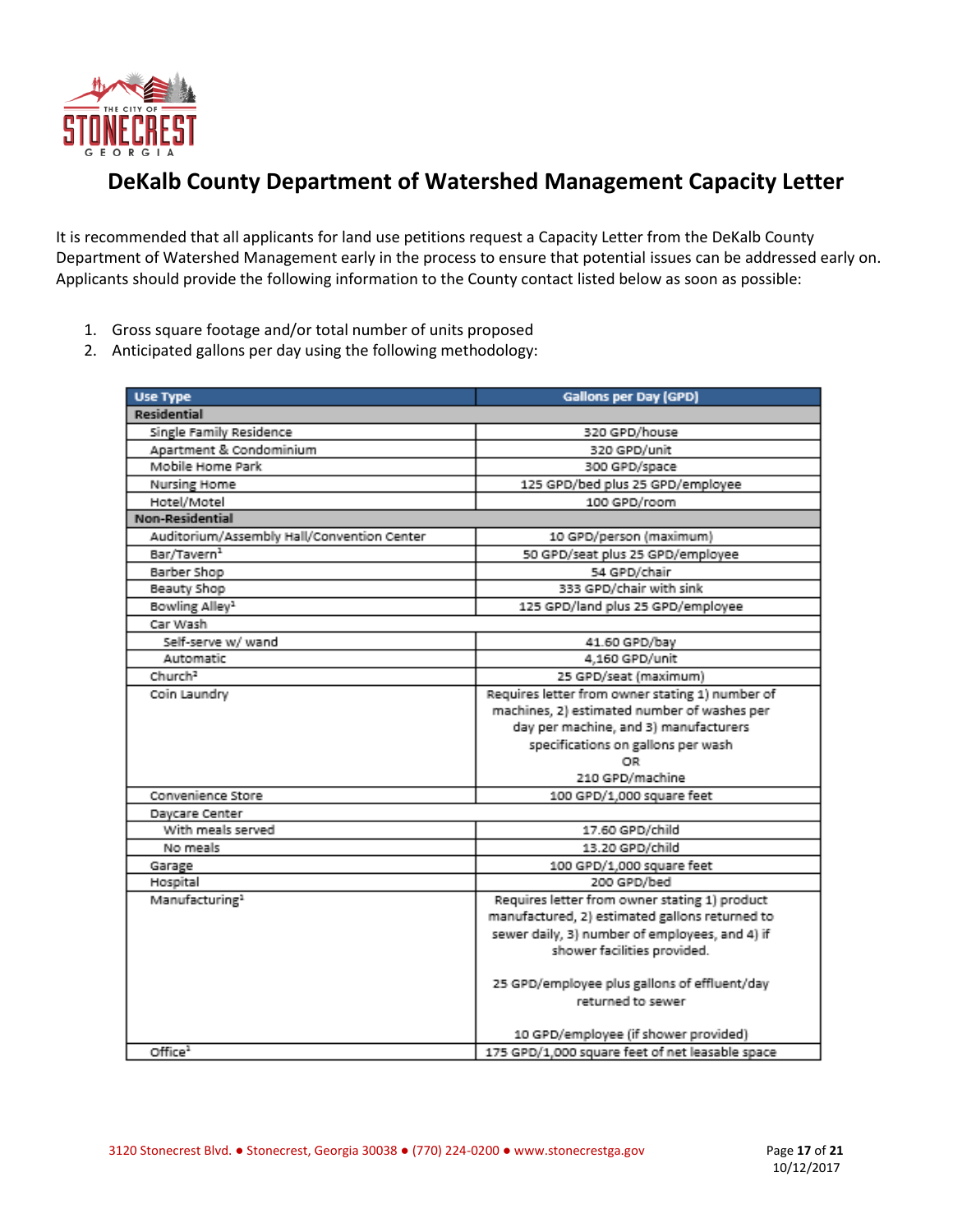

| Office/Warehouse <sup>1</sup> | 175 GPD/1,000 square feet of office space plus   |
|-------------------------------|--------------------------------------------------|
|                               | 25 GPD/1,000 square feet of warehouse space      |
| Restaurant (full service)     | If estimated gallons of water returned to sewer  |
|                               | daily is known, use gallons of effluent/day      |
|                               | returned to sewer, otherwise use:                |
|                               |                                                  |
|                               | 45 GPD/seat plus 25 GPD/employee plus 10         |
|                               |                                                  |
|                               | GPD/seat (if garbage disposal used)              |
| Restaurant (fast food)        | 22.4 GPD/seat plus 25 GPD/employee               |
| Restaurant (sandwich shop)    | 16 GPD/seat                                      |
| Restaurant (deli)             | 22.4 GPD/seat                                    |
| Retail <sup>1</sup>           | 100 GPD/1,000 square feet of retail space        |
| School <sup>2</sup>           | 12 GPD/student plus 4 GPD/student (if cafeteria) |
|                               | plus 1 GPD/student (if garbage disposal used)    |
|                               | plus 4 GPD/student (if gymnasium)                |
| Service Station               | 25 GPD                                           |
| Theater                       |                                                  |
| Regular                       | 5 GPD/seat                                       |
| Drive-in                      | 8 GPD/car space                                  |
| Veterinarian                  | 175 GPD/1,000 square feet of office space        |
| Warehouse <sup>1</sup>        | 25 GPD/1,000 square feet of warehouse space      |

Usage from other installations, which do not fall into a specific category, will require a letter from the owner stating anticipated usage with manufacturer's data if available.

1 Food service not included; if included, add fee calculated for sandwich shop or restaurant.

- 2 If daycare and/or school provided, add fee calculated for daycare and/or school.
- 3 If daycare or afterschool care provided, add fee calculated for daycare.

Contact: DeKalb County Department of Watershed Management Clark Harrison Building, Suite 200 330 W. Ponce de Leon Avenue Decatur, GA 30040 (404) 371-4918

Once an application has been filed the City will also request comments from Watershed Management; however, due to the possible 30 to 60 days turnaround for the Capacity Letter the City recommends that this process be started well ahead of the land use petition submittal.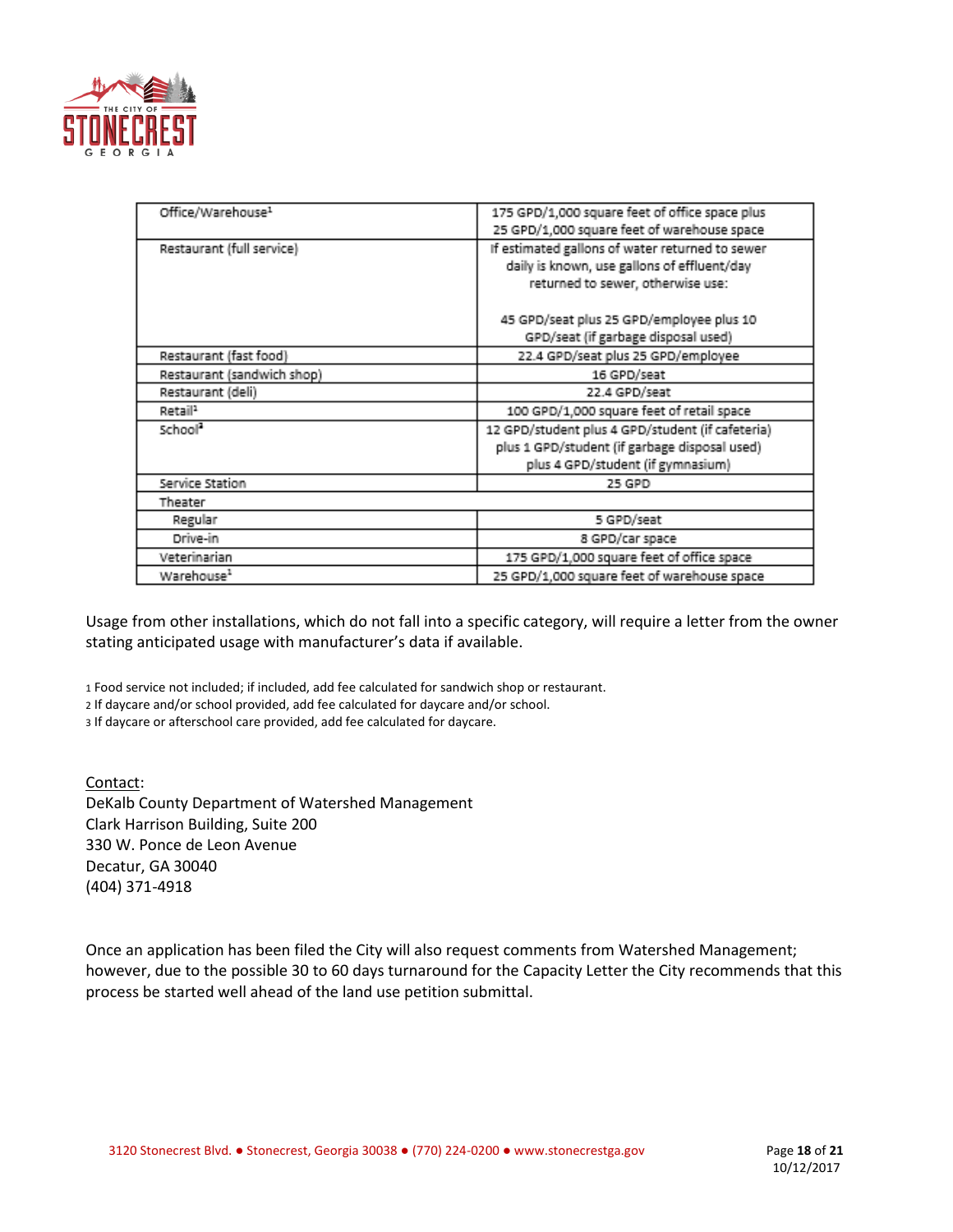

# **Stonecrest Planning & Zoning Fee Schedule**

| <b>Rezoning</b>                                              |                                                                                                                                |
|--------------------------------------------------------------|--------------------------------------------------------------------------------------------------------------------------------|
| (from any district/major modification)                       |                                                                                                                                |
| <b>RE District</b>                                           |                                                                                                                                |
| 0 to 5 acres                                                 | \$500.00                                                                                                                       |
| $5+$ to 10 acres                                             | \$700.00                                                                                                                       |
| $10+$ to 20 acres                                            | \$1000.00                                                                                                                      |
| $20+$ to 100 acres                                           | \$1500.00                                                                                                                      |
| $100+$ acres                                                 | \$2,500 plus an additional \$40 per acre for any portion thereof                                                               |
|                                                              | over 100 acres. Max fee = $$10,000$                                                                                            |
| RLG, R-100, R-85, R-75, R-60                                 |                                                                                                                                |
| 0 to 5 acres                                                 | \$300.00                                                                                                                       |
| $5+$ to 10 acres                                             | \$700.00                                                                                                                       |
| $10+$ to 20 acres                                            | \$1000.00                                                                                                                      |
| $20+$ to 100 acres                                           | \$1500.00                                                                                                                      |
| $100+$ acres                                                 | \$2,500 plus an additional \$40 per acre for any portion thereof<br>over 100 acres. Max fee = $$10,000$                        |
| MHP, RNC, Medium and High Density Residential                |                                                                                                                                |
| Districts, Non-Residential, Mixed-Use Districts.             |                                                                                                                                |
| 0 to 5 acres                                                 | \$500.00                                                                                                                       |
| $5+$ to 10 acres                                             | \$1000.00                                                                                                                      |
| $10+$ to 20 acres                                            | \$1500.00                                                                                                                      |
| $20+$ to 100 acres                                           | \$2,000.00                                                                                                                     |
| $100+$ acres                                                 | \$2,500 plus an additional \$20 per acre for any portion thereof<br>over 100 acres. Max fee = $$10,000$                        |
| <b>Special Land Use Permit</b>                               | \$400.00                                                                                                                       |
| Uses Permit (other than Special Land Use Permit)             |                                                                                                                                |
| General                                                      | \$100.00                                                                                                                       |
| Mobile Home                                                  | \$100.00                                                                                                                       |
| <b>Variances</b>                                             |                                                                                                                                |
| Residential Single-Family Zoning Districts                   | \$250 plus \$50 for each additional variance on the same piece of<br>property (maximum of three (3) variance at any one time)  |
| Medium and High Density Residential, Mixed-Use Districts,    |                                                                                                                                |
| Non-Residential and Commercial Uses in Residential Districts | \$350 plus \$100 for each additional variance on the same piece<br>of property (maximum of three (3) variance at any one time) |
| All Signs                                                    | \$350 plus \$100 for each additional variance on the same piece<br>of property (maximum of three (3) variance at any one time) |
| Minor Modification                                           | \$30.00                                                                                                                        |
| <b>Major Modification</b>                                    | \$250.00                                                                                                                       |
| <b>Zoning Certification</b>                                  | \$250.00                                                                                                                       |
| GIS Maps $>11x17$                                            | \$5.00                                                                                                                         |
| <b>Revisions</b>                                             |                                                                                                                                |
| Rezoning or Use Permit                                       | \$100.00 for each submittal of a revision                                                                                      |
| Modification                                                 | \$100.00 for each submittal of a revision                                                                                      |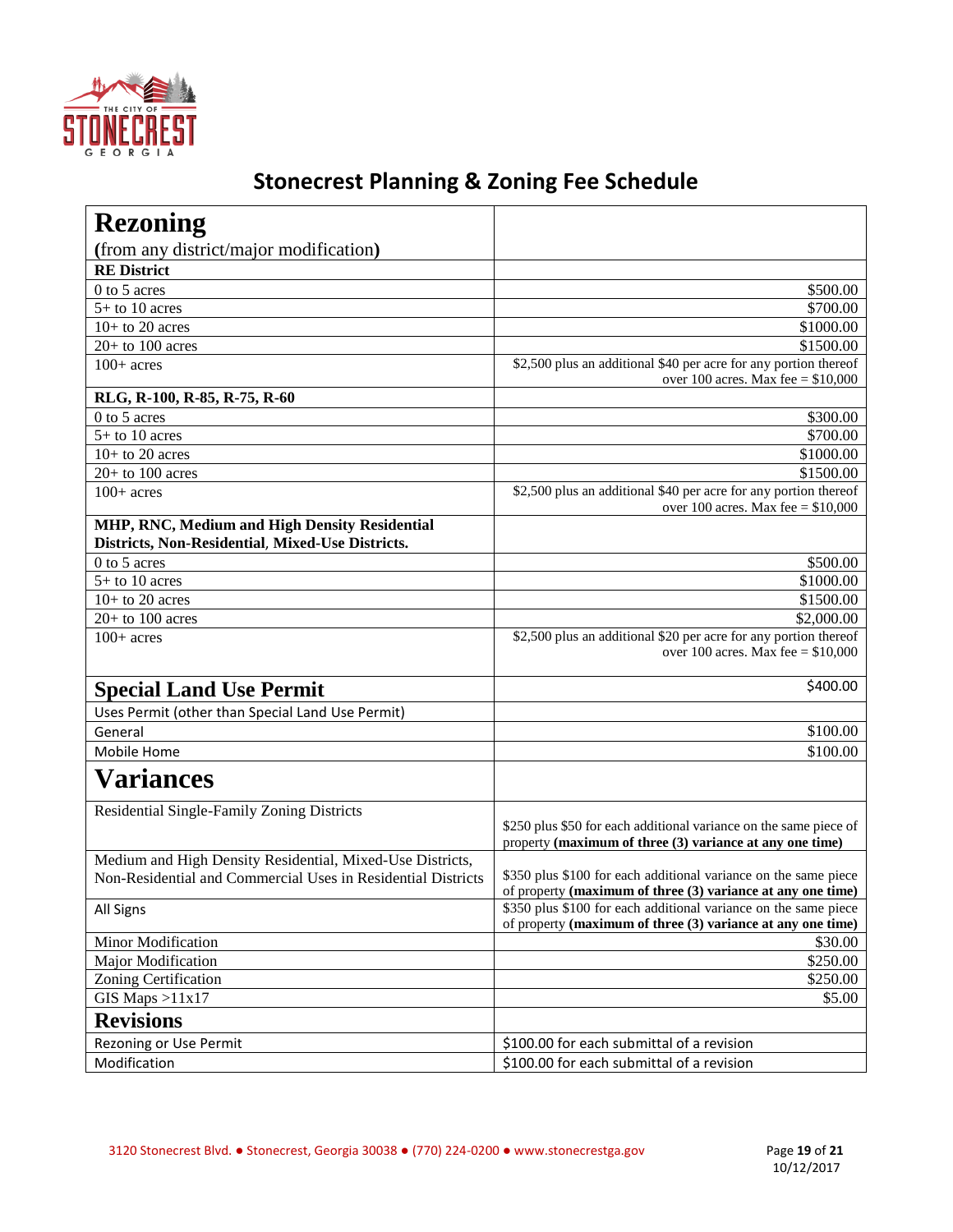

# **Stonecrest Planning & Zoning Fee Schedule**

| <b>Special Administrative Permit</b>                                                           |                        |
|------------------------------------------------------------------------------------------------|------------------------|
| Festival/Event (horseshow, music festival, etc.)                                               | \$50 plus \$10 per day |
| Events, Outdoors Seasonal (Christmas tree, pumpkinseed)                                        | \$50.00                |
| Roadside Vendor                                                                                | \$50 plus \$10 per day |
| Roadside Produce Stand                                                                         | \$50                   |
| <b>Temporary Structure</b>                                                                     | \$150                  |
| <b>Swimming Pool</b>                                                                           | \$50.00                |
| Sexually Oriented Business                                                                     | \$50.00                |
| All other Administrative Permits                                                               | \$25.00                |
| <b>Public Notice</b>                                                                           |                        |
| All Land Use & Variances and Administrative Appeal Petitions (expect Administrative and Minor) |                        |
| Signs                                                                                          | \$80.00                |
| Advertising                                                                                    | \$50.00                |
| <b>Sign Permit Fees</b>                                                                        |                        |
| Directional Sign/Wayfinding Signs                                                              | \$100.00               |
| Special Event Sign (per sign)                                                                  | \$100.00               |
| All other sign permits                                                                         | \$100.00               |
| Banner                                                                                         | \$25.00                |
| <b>Wall Signs</b>                                                                              |                        |
| Under 50 square feet                                                                           | \$50.00                |
| 50 to 100 square feet                                                                          | \$75.00                |
| Over 100 square feet                                                                           | 100.00                 |
| <b>Banner</b>                                                                                  | \$25.00                |
| <b>Ground Signs</b>                                                                            |                        |
| Under 50 square feet                                                                           | \$100.00               |
| 50 to 100 square feet                                                                          | \$150.00               |
| Over 100 square feet                                                                           | \$200.00               |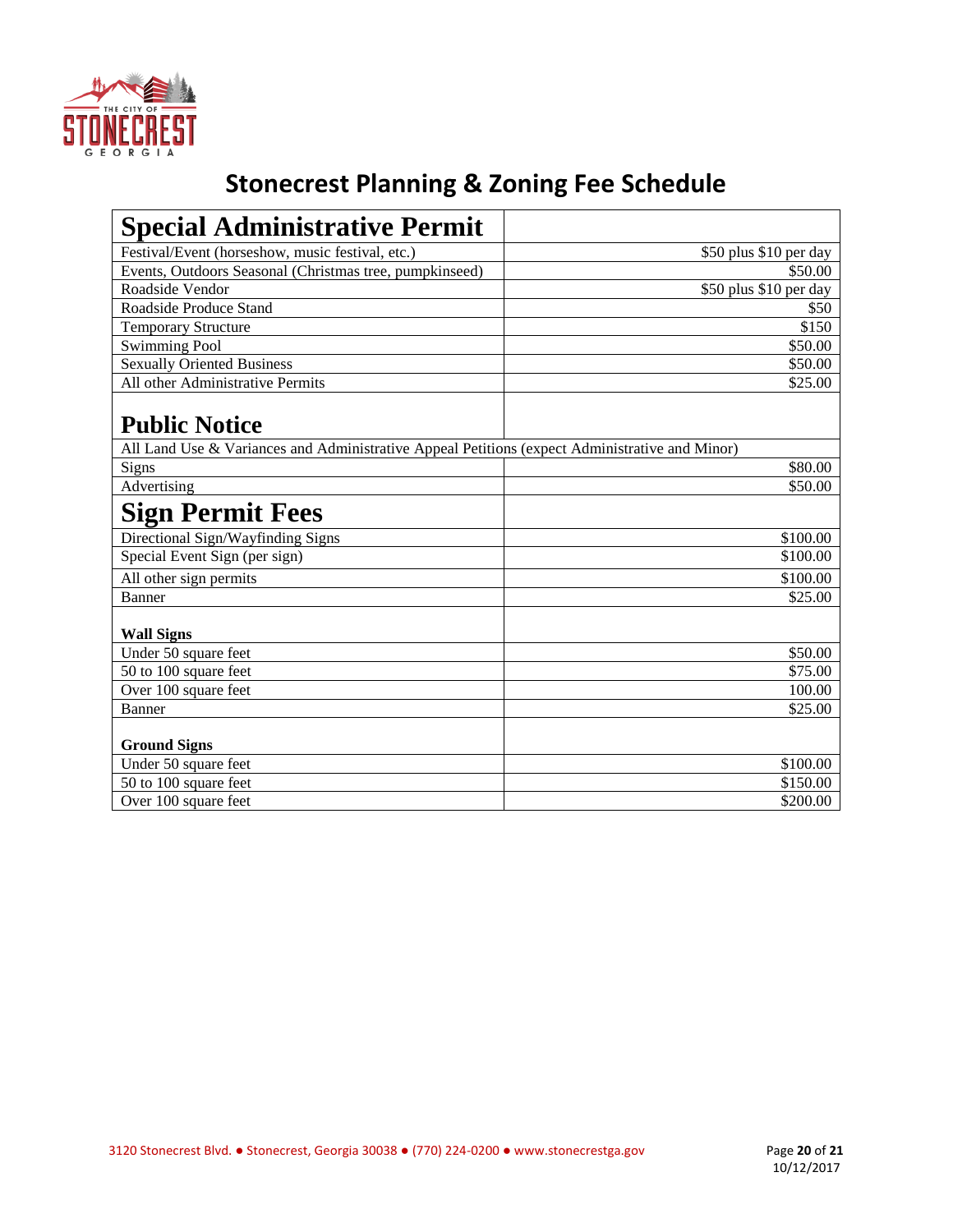